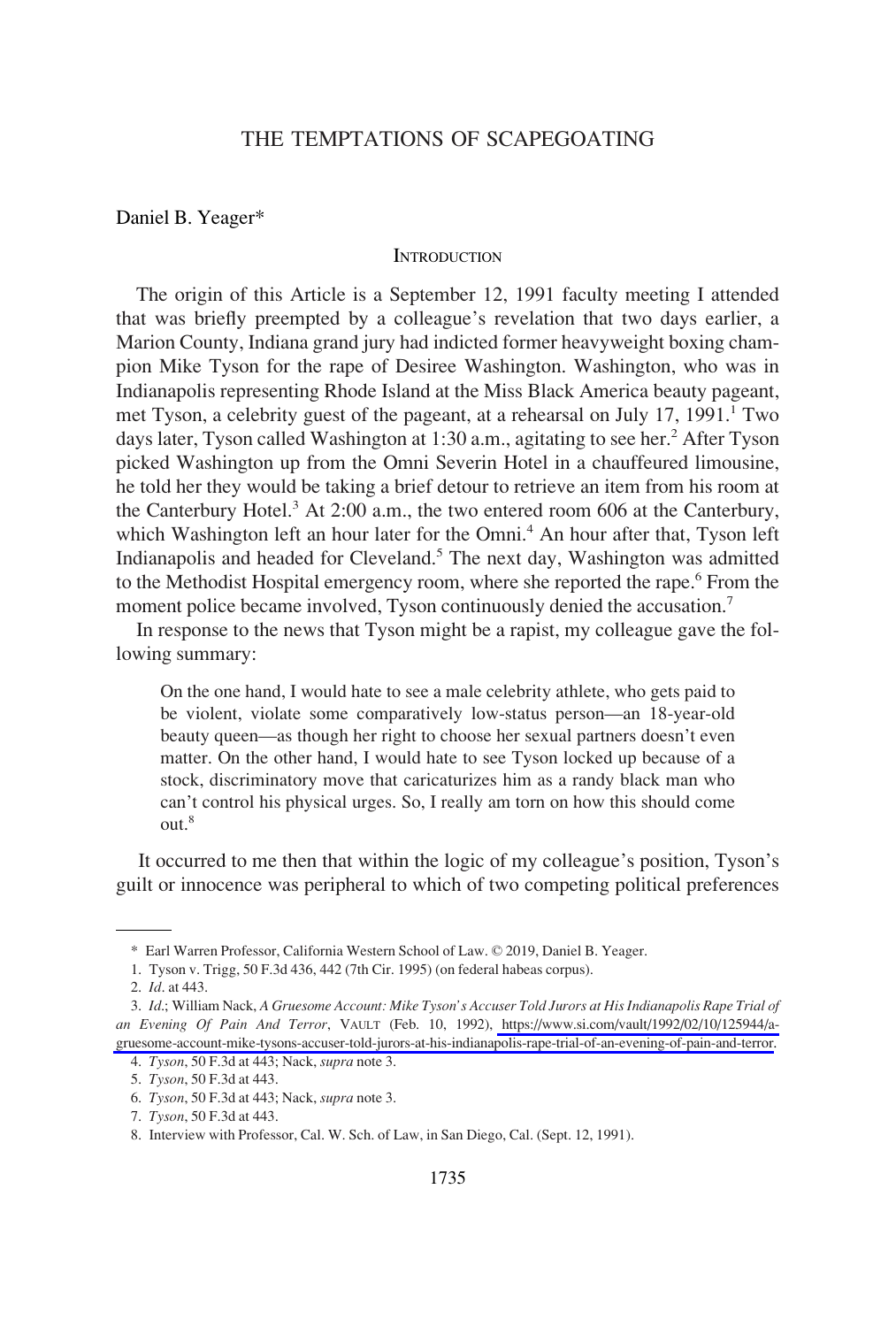should win out. The implication of that position is that facts may be just "pretty playthings," which players in the legal system manipulate to ratify their own ready-made conclusions.<sup>9</sup> From such an angle, Tyson's case, with its unverifiable facts,<sup>10</sup> had an up-in-the-airness that made judging him a free-for-all, thereby reducing Tyson himself to a Rorschach inkblot onto which we project any ideological concerns we like.

A just response to my colleague's position could recite how punishment is a gesture of equality, $<sup>11</sup>$  designed for treating humans as subjects, not objects—as ends in</sup> themselves, not means.12 This preoccupation with an offender's dignity goes further: because punishment affirms the offender's rationality and humanity, punishment is his or her *right*. 13 Another way of saying this is that we punish *not* to deter like behavior by publicizing that crime does not pay, but instead to "negate the negation," i.e., to somehow cancel out the offender's interference with the victim's rights.14 Under such an offender-centered view, the adjudicative process is said to be structured to avoid false positives—structured to avoid the imposition of punishment on insufficient proof.<sup>15</sup> Expressive of this preference is the saying that "it is better that ten guilty persons escape, than that one innocent suffer."<sup>16</sup>

Despite this rhetoric, evidence of a ten-to-one preference for false acquittals over false convictions is weak.<sup>17</sup> In actuality, the "twofold aim . . . that guilt shall not escape or innocence suffer"18 weights the avoidance of both false convictions and false acquittals equally in criminal cases.<sup>19</sup> Therefore, the Supreme Court's claim that "the central purpose of a criminal trial is to decide the factual question of the defendant's guilt or innocence" turns out to be porous.<sup>20</sup> The "truth" sought at trial need be only *true enough*, in that verdicts are true for legal purposes if fairly

20. Delaware v. Van Arsdall, 475 U.S. 673, 681 (1986).

<sup>9.</sup> *See* KARL LLEWELLYN, THE BRAMBLE BUSH: ON OUR LAW AND ITS STUDY 5 (7th ed. 1981) (describing legal rules).

<sup>10.</sup> *See Tyson*, 50 F.3d at 442–44 (explaining both parties' versions of the events).

<sup>11.</sup> IMMANUEL KANT, THE METAPHYSICAL ELEMENTS OF JUSTICE 138 (John Ladd trans., Hackett Publ'g Co., Inc. 1999) (1797).

<sup>12.</sup> IMMANUEL KANT, GROUNDWORK FOR THE METAPHYSICS OF MORALS 45 (Allen W. Wood ed., trans., Yale Univ. Press 2002) (1785).

<sup>13.</sup> Jeanne L. Schroeder & David Gray Carlson, *The Appearance of Right and the Essence of Wrong: Metaphor and Metonymy in Law*, 24 CARDOZO L. REV. 2481, 2497–98 (2003).

<sup>14.</sup> Ekow N. Yankah, *Virtue's Domain*, 2009 UNIV. ILL. L. REV. 1167, 1202–03 (citing G.W.F. HEGEL, ELEMENTS OF THE PHILOSOPHY OF RIGHT 124–29 (Allen W. Wood ed., 1991) (1821)).

<sup>15.</sup> *See, e.g*., Ehud Guttel & Doron Teichman, *Criminal Sanctions in the Defense of the Innocent*, 110 MICH. L. REV. 597, 608–09 (2012); Louis Kaplow, *The Value of Accuracy in Adjudication: An Economic Analysis*, 23 J. LEGAL STUD. 307, 346, 348 (1994).

<sup>16. 4</sup> WILLIAM BLACKSTONE, COMMENTARIES ON THE LAWS OF ENGLAND 352 (Univ. of Chicago Press 1979) (1765).

<sup>17.</sup> Alexander Volokh, *N Guilty Men*, 146 U. PA. L. REV. 173, 198–99 (1997) (quoting Ballew v. Georgia, 435 U.S. 223, 234 (1978) (stating that 10:1 preference for false acquittals is "perhaps not an unreasonable assumption")).

<sup>18.</sup> Berger v. United States, 295 U.S. 78, 88 (1935).

<sup>19.</sup> *See* In re Winship, 397 U.S. 358, 364 (1970); Volokh, *supra* note 17, 198–99.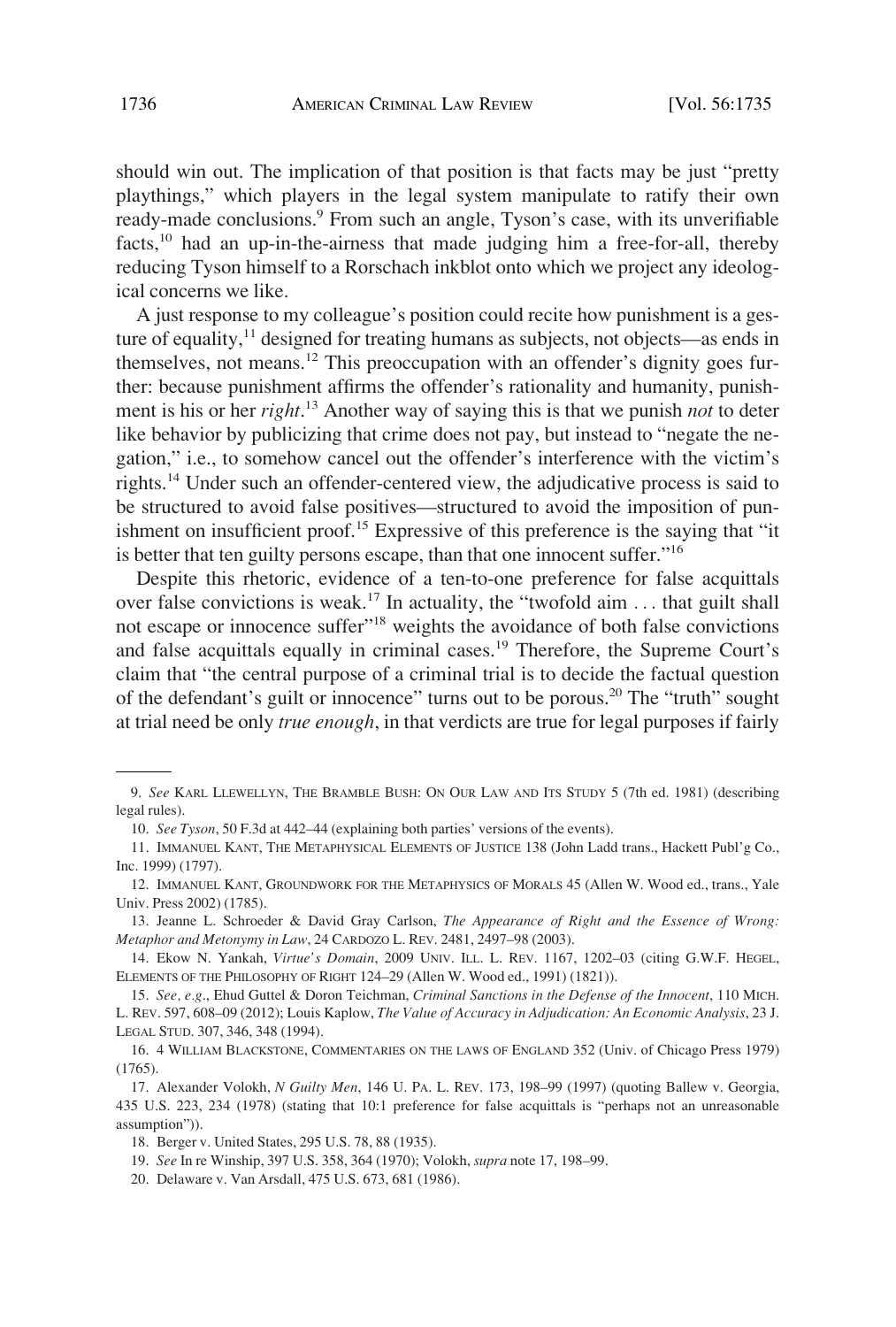arrived at, irrespective of the actual truth. $21$  The risk of false convictions is therefore considered acceptable, though the materialization of that risk is never considered a trivial event.

Scapegoating is such an event, an embarrassment to any regime in which allocating responsibility requires judgments about human action, not policy preferences. Indeed, the doctrines of *respondeat superior*—holding employers accountable for their underlings' wrongdoing—and proximate cause—allowing individuals to escape liability for certain causal contributions to harm—are explicable as antiscapegoating measures. Specifically, *respondeat superior* reduces scapegoating by preventing employers from avoiding responsibility by blaming the entity's wrongs on employees; proximate cause reduces scapegoating by recognizing that some contributions to harm are too trivial to count as the most legally relevant variable in a harm-causing event.

Scapegoats overpay for their part in harm-causing events, without which there would be false accusations, but no scapegoats. In other words, if Washington was not actually raped—if her story had been invented or exaggerated—then Tyson would have been falsely accused, but not scapegoated.

What Tyson's case shares with scapegoating is the potentiality or openness of contested facts. Because Washington and Tyson are in their bodies and we are in ours, they are enigmatical; their inaccessibility subjects those sitting in judgment of them to the possibility of deception.<sup>22</sup> Because Washington's accusation and Tyson's denial are irreconcilable, anything is possible, especially since their case features few incontrovertible facts. Thus, my colleague was on to something; those sitting in judgment really *can* do whatever they want, for whatever purpose. They can even ignore that humans are ends in themselves, not pawns.

In this Article, I examine four types of scapegoating which I designate (1) frame-ups, (2) axe-grindings, (3) patsies, and (4) reckonings. Each type is distinct from the original Levitical sense of the term whereby Aaron, by placing his hands on the head of a live goat and confessing the sins of the people of Israel, transfers the guilt of the people to the goat, which he promptly banishes to the desert.<sup>23</sup> That Levitical sense of the term still has point within the fields of race, family psychology, and mass sociology,<sup>24</sup> where scapegoating is identified as a process of "externalizing" social harms.<sup>25</sup> For example, Michigan State University osteopath Larry

<sup>21.</sup> *See* Kenneth Klein, *Truth and Legitimacy (In Courts)*, 48 LOY. U. (CHI.) L.J. 1, 11–12 (2016).

<sup>22.</sup> It is this sense of separateness or privacy that Virginia Woolf identifies as loneliness, when this basic fact about human beings strikes us with particular force, as it can at any time. *See* J.L. Austin, *Other Minds*, *in*  PHILOSOPHICAL PAPERS 112 (J.O. Urmson & G.J. Warnock eds., 3d. ed. 1979) (making this point via an allusion to Woolf's *Jacob's Room*).

<sup>23.</sup> *See* Bradley C. Bobertz*, Legitimizing Pollution through Pollution Control Laws: Reflections on Scapegoating Theory*, 73 TEX. L. REV. 711, 715–17 (1995).

<sup>24.</sup> *See id*. at 716.

<sup>25.</sup> *See, e.g*., Katie Rose Guest Pryal, *Heller's Scapegoats*, 93 N.C. L. REV. 1439, 1447 (2015) (quoting Joseph E. Kennedy, *Monstrous Offenders and the Search for Solidarity through Modern Punishment*, 51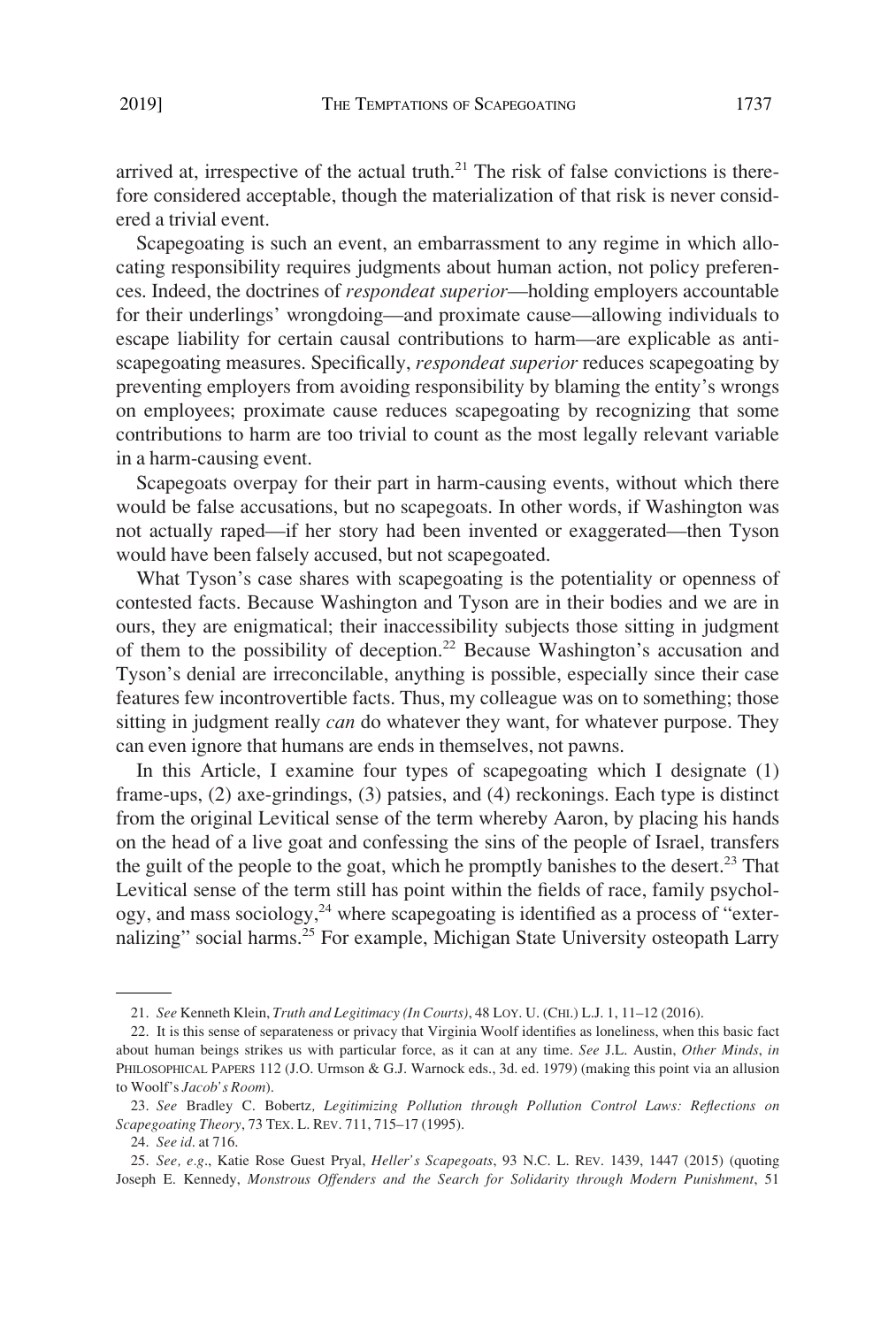Nassar took a sentence in January 2018 of 40 to 175 years *so that*, we might say, the structures that enabled his sexual abuse of some 200 girls can go *un*-abated.26

Yet is it safe to say that few of the nearly 20,000 Westlaw references to scapegoating rely on this Levitical sense of the term. Instead, most point to more extended senses of the term, some too extended for my taste, as in "diversity jurisdiction<sup>"27</sup> or "double taxation"<sup>28</sup> as scapegoating. Here, I attempt to present the first taxonomy of scapegoating in senses of the term that have been stretched over time, but stretched neither un-naturally nor all out of shape. My intention is to uncover the grammar of scapegoating, the close study of which may help us reach agreement on when and why scapegoating can tempt those sitting in judgment, thereby threatening to undermine principles of equality in punishment: of treating humans as ends in themselves.

## I. SCAPEGOATING TYPE 1: FRAME-UPS (THE MAFIA COP)

Scapegoating Type 1 is the process by which an innocent person is punished for what a guilty person has done. By this process, the innocent scapegoat is held responsible so the real culprit can get off scot-free. With such an objective, this first mode of scapegoating is brought about purposely by accusers, though the term can also be operative when accusers proceed with indifference as to whether the wrong person is brought to book.

An example of Scapegoating Type 1 is the case of Barry Gibbs, a drug-addicted postal worker who was framed for murder by Louis Eppolito,<sup>29</sup> a decorated Brooklyn police detective who was moonlighting as a hitman for the Lucchese crime family.30 The frame-up began when United States Park Services officers discovered the corpse of Virginia Robertson on November 4, 1986 by the Belt Parkway, where she was deposited after being fatally strangled.<sup>31</sup> When eyewitness Peter Mitchell described to Eppolito a man strikingly dissimilar from Gibbs disposing of the corpse,<sup>32</sup> Eppolito leaned hard on Mitchell to identify Gibbs as the

Hastings L.J. 829, 833 (2000)) ("The essence of scapegoating is the attempt to identify the sources of social problems as external to the group.").

<sup>26.</sup> *See* Hannah Brenner, *A Title IX Conundrum: Are Campus Visitors Protected from Sexual Assault?*, 104 IOWA L. REV. 93, 94–95 (2018); *cf*. Guido Calabresi, *Scapegoat*s, 14 QUINNIPIAC L. REV. 83, 87 (1994) ("[I]f you make scapegoats out of the sinner, you will avoid struggling to solve real problems. And then you and I will in fact be responsible for the unavoided harm because we did not deal with the underlying problem but took the easy way and blamed the scapegoat.").

<sup>27.</sup> *See* Adrienne J. Marsh, *Diversity Jurisdiction: Scapegoat of Overcrowded Federal Courts*, 48 BROOK. L. REV. 197, 197–99 (1982).

<sup>28.</sup> *See* Steven A. Bank, *Is Double Taxation a Scapegoat for Declining Dividends? Evidence from History*, 56 TAX L. REV. 463, 463–65 (2003).

A.G. Sulzberger, *City to Pay \$9.9 Million Over Man's Imprisonment*, N.Y. TIMES (June 3, 2010), [http://](http://www.nytimes.com/2010/06/04/nyregion/04gibbs.html)  29. [www.nytimes.com/2010/06/04/nyregion/04gibbs.html.](http://www.nytimes.com/2010/06/04/nyregion/04gibbs.html)

<sup>30.</sup> United States v. Eppolito, 543 F.3d 25, 28 (2d Cir. 2008).

<sup>31.</sup> Complaint & Jury Demand ¶¶ 24–25, Gibbs v. City of New York, No. 065112, (E.D.N.Y. Sept. 22, 2006).

<sup>32.</sup> *Id*. ¶¶ 46, 48, 55.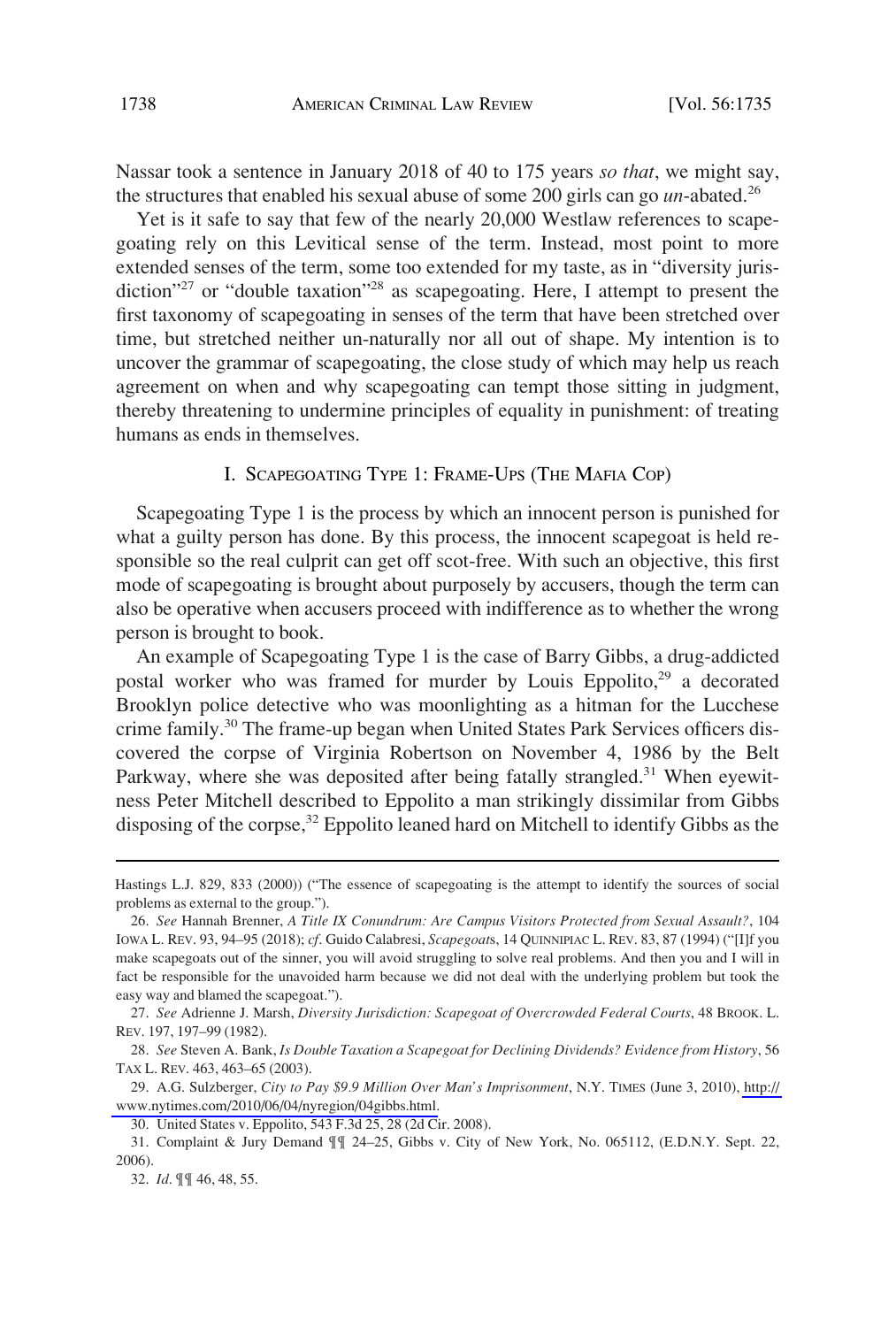man.<sup>33</sup> Eppolito, it turns out, had a grudge against Gibbs, who had asked Eppolito to pay for a soda that Eppolito took from a refrigerator in the deli where Gibbs worked nights.<sup>34</sup> For his part, Mitchell had come to New York in violation of parole restrictions he suffered for a California assault.<sup>35</sup> Eppolito lorded the threat of a parole revocation over Mitchell, who out of fear selected Gibbs in a shoddy lineup staged by Eppolito on November 14, 1986, two days after the deli incident.36

Based on that identification plus the self-refuting claims of a chronic jailhouse snitch, $3^7$  a jury convicted Gibbs of second-degree murder on January 31, 1988.<sup>38</sup> Nine years into Gibbs's twenty-years-to-life sentence, his quest for a fresh look landed with Innocence Project founder Barry Scheck, who was unsuccessful in challenging Gibbs's conviction for seven years due to the disappearance of the Robertson/Gibbs file.<sup>39</sup> Yet as fate would have it, a federal investigation of the then-retired Eppolito led to a March 2005 search of his Las Vegas house, where the stolen file was recovered.<sup>40</sup> When interviewed by the DEA, Mitchell recanted his identification of Gibbs on grounds of duress.<sup>41</sup> Two months later, Gibbs's conviction was reversed.<sup>42</sup> From there, Gibbs's federal civil rights suit against the City of New York for the frame-up got him a \$9.9 million settlement, to which the State kicked in an additional \$1.9 million.<sup>43</sup> The federal criminal case against Eppolito for racketeering and murder resulted in a life sentence in a Tucson federal prison.<sup>44</sup> The motive for the frame-up? To elicit positive feedback for the exceedingly vain Eppolito's detective skills.45

This first mode of scapegoating offends the idea that humans are ends in themselves. And even if humans are *not* ends in themselves, but merely pawns in a punishment apparatus set up to scare others away from crime,<sup>46</sup> scapegoating is a poor

<sup>33.</sup> *See* GUY LAWSON & WILLIAM OLDHAM, THE BROTHERHOODS: THE TRUE STORY OF TWO COPS WHO MURDERED FOR THE MAFIA 406 (2006).

<sup>34.</sup> *Id*. at 405.

<sup>35.</sup> *See* Complaint & Jury Demand, *supra* note 31, ¶ 28.

<sup>36.</sup> *See* LAWSON & OLDHAM, *supra* note 33, at 405–06.

<sup>37.</sup> *See* Complaint & Jury Demand, *supra* note 31, ¶ 61.

<sup>38.</sup> *Id*. ¶ 4.

<sup>39.</sup> LAWSON & OLDHAM, *supra* note 33, at 405–07.

Alan Feuer, *Wrongly Convicted in '88 and Freed in '05*, N.Y. TIMES (Sept. 20, 2005), [http://www.](http://www.nytimes.com/2005/09/30/nyregion/wrongly-convicted-in-88-and-freed-in-05.html) 40. [nytimes.com/2005/09/30/nyregion/wrongly-convicted-in-88-and-freed-in-05.html.](http://www.nytimes.com/2005/09/30/nyregion/wrongly-convicted-in-88-and-freed-in-05.html)

<sup>41.</sup> LAWSON & OLDHAM, *supra* note 33, at 406.

<sup>42.</sup> *See* Feuer, *supra* note 40.

<sup>43.</sup> Sulzberger, *supra* note 29.

*Two Former NYPD Detectives Who Secretly Worked as Mafia Associates Sentenced to Life Imprisonment*  44. *for Racketeering and Murder*, FBI ARCHIVES (Mar. 6, 2009), [https://archives.fbi.gov/archives/newyork/press](https://archives.fbi.gov/archives/newyork/press-releases/2009/nyfo030609a.htm)[releases/2009/nyfo030609a.htm;](https://archives.fbi.gov/archives/newyork/press-releases/2009/nyfo030609a.htm) s*ee* United States v. Eppolito, 543 F.3d 25, 27 (2d Cir. 2008) (reinstating jury verdict).

<sup>45.</sup> *See* LAWSON & OLDHAM, *supra* note 33, at 407 (explaining that Eppolito did not care if Gibbs was guilty as long as Eppolito could "turn[] the awful reality of a murder into a chance to aggrandize himself").

<sup>46.</sup> On differences between the two punitive sensibilities, see Markus Dubber, *Rediscovering Hegel's Theory of Crime and Punishment*, 92 MICH. L. REV. 1577, 1583 (1994) ("According to Hegel, the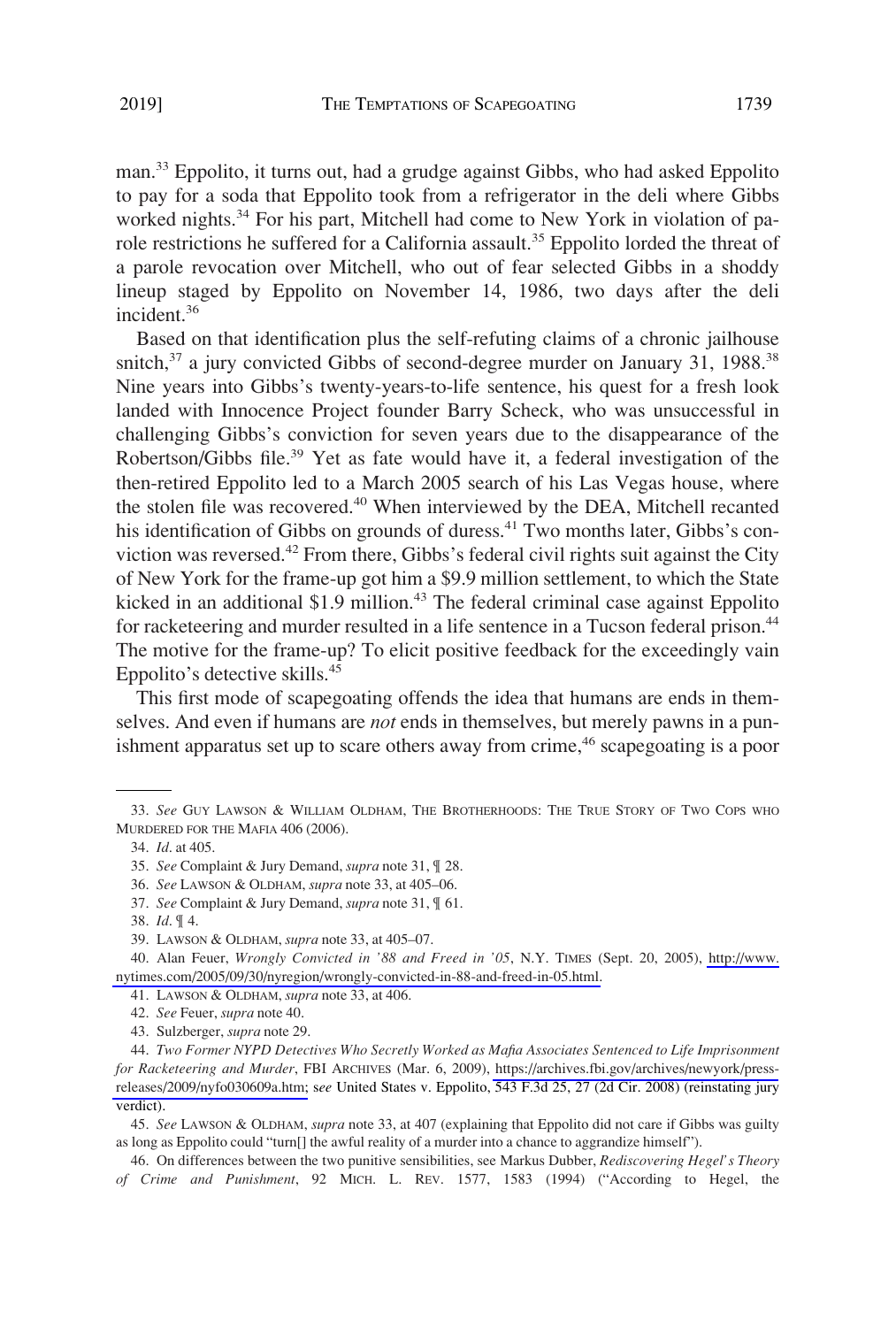tool to that end. It should therefore come as no surprise that I have nowhere seen this mode of scapegoating defended, either generally or even in a particular instance. Frame-ups are the rarest type of scapegoating because they (1) attack known innocents (here, Gibbs), (2) require cooperation (here, from Mitchell), and (3) lack the allure of a good cause (here, only Eppolito benefits, not the public).

Another way of saying this is that the strongest temptations for police to lie are presented *outside* the context of frame-ups. The most tempting context for police to lie is where lying is a low-risk way to facilitate bringing a manifestly guilty person to book. The late, great Bill Stuntz demonstrated this in his *Warrants and Fourth Amendment Remedies*, 47 which posits that warrantless searches that uncover evidence are usually upheld against challenges at pre-trial suppression hearings due to a combination of judicial bias and police perjury. For example, when an unjustified police search of a car trunk uncovers, say, a sack of cocaine, police have two strong incentives to lie at the suppression hearing to get the cocaine admitted at trial. First, police by then know that defendant is a criminal (he has a sack of cocaine in his trunk). Second, because the judge by then knows the same thing, when incompatible back-stories are told about the incident, the judge will believe police—who protect the public at great risk to themselves—over someone with a sack of cocaine in the trunk. If you are doing a good thing by getting an obviously guilty criminal off the street, and are going to be believed no matter what, then why not lie and say the defendant consented to the search?<sup>48</sup>

Eppolito's incentives for lying, however, were much lower. Eppolito did not behold in Gibbs an obviously guilty criminal caught with damning evidence of crime in the manner described above by Stuntz. Without the good cause of getting criminals off the streets, the urge to scapegoat by coercing Mitchell to identify Gibbs is tempting only to a sociopath like Eppolito, whose frame-up of Gibbs is a rare phenomenon when adjudged against the recurring police "testilying"<sup>49</sup> that concerned Stuntz. While humans are certainly capable of lying about anything, be it petty or grand, Scapegoating Type 1 is extant but exotic.

## II. SCAPEGOATING TYPE 2: AXE-GRINDINGS (PHI KAPPA PSI)

In this second type of scapegoating, accusers conjure up—though not quite consciously—the scapegoat's role, which is decoupled from factual reality, to halt an untoward recurring activity. I call this mode "axe-grinding" because the accusatory motive is to correct a *trend* of utmost priority rather than resolve a discrete

dominant deterrence theories of the day . . . disrespected the offender's dignity as a rational person: 'To justify punishment in this way is like raising one's stick at a dog; it means treating a human being like a dog instead of respecting his honor and freedom.'").

<sup>47.</sup> William J. Stuntz, *Warrants and Fourth Amendment Remedies*, 77 VA. L. REV. 881 (1991).

<sup>48.</sup> *Id*. at 915 n.75.

<sup>49.</sup> *See* Christopher Slobogin, *Testilying: Police Perjury and What to Do About It*, 67 U. COLO. L. REV. 1037, 1040, 1040 n.11 (1996) (describing that lying to evade the exclusionary rule "is so common and so accepted in some jurisdictions that the police themselves have come up with a name for it: 'testilying'").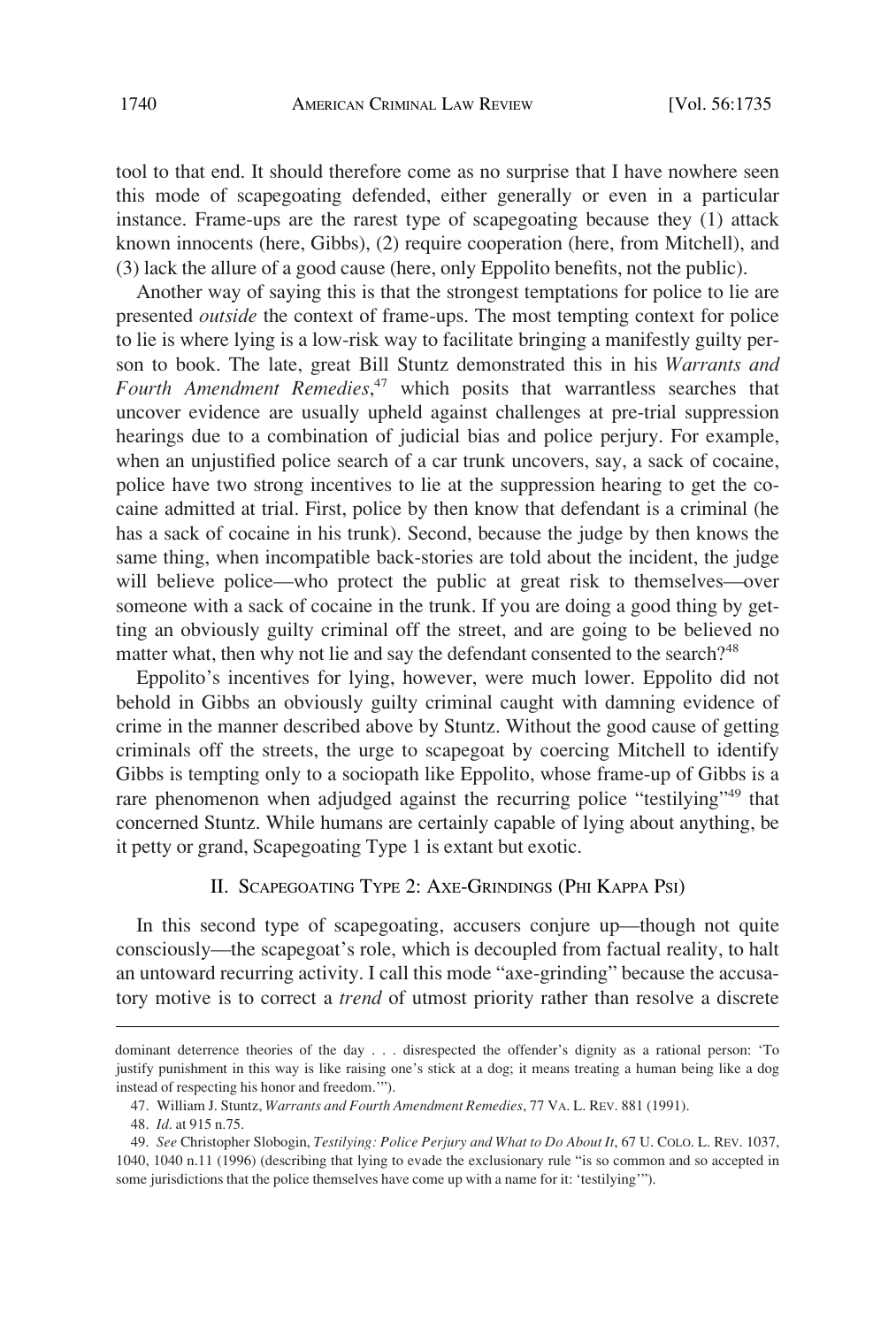University of Virginia (UVA) illustrate Scapegoating Type 2.

dispute as in the first type, *a` la* Eppolito/Gibbs. Recent judgments resulting from *Rolling Stone* magazine's defamatory article chronicling a monstrous crime at the

On November 19, 2014, *Rolling Stone* published "A Rape on Campus: A Brutal Assault and Struggle for Justice at UVA," a 9,000-word tract on the September 28, 2012 rape of "Jackie" at the Phi Kappa Psi fraternity house in Charlottesville.<sup>50</sup> Jackie recounted the harrowing details of her violation by seven recruits to the chapter in an initiation ritual overseen by an onlooker and Jackie's date, a fraternity member with whom she worked as a lifeguard at the campus pool. The exposé featured two primary scapegoats: UVA under-dean Nicole Eramo (a stand-in for widespread inertia regarding the safety and dignity of women students) and Phi Kappa Psi (a stand-in for drunk young rapists). Together, Eramo and the fraternity operated within what *Rolling Stone* considered a rape culture, which Jackie's case was meant to illuminate.<sup>51</sup>

Four months before publication, the author, Sabrina Rubin Erdely, assigned by the magazine to find a representative case, contacted Emily Renda, a UVA rape counselor whose allusion in Senate testimony to Jackie's plight gave Jackie a ready-made credibility for Erdely.<sup>52</sup> After twenty hours interviewing Jackie, Erdely found her forthright, credible, voluble, and confident.<sup>53</sup> Nearly two years after the attack, Jackie recounted the moment it began (12:52 a.m.), crashing through a glass table, the attackers' sick utterances, and turning outside the house—mute in a bloody dress—to three friends, who, like Eramo, treated her indifferently.<sup>54</sup> Any doubt in Jackie's deportment (e.g., dropping out of sight for two weeks) Erdely consigned to trauma.<sup>55</sup>

*Rolling Stone* came hard at UVA, Eramo, and the frat. Story editor Sean Woods, managing editor Will Dana, and Erdely together decided to kid-glove Jackie, whom they feared running off and re-traumatizing.<sup>56</sup> Taking Jackie entirely at her word, Erdely obtained no corroboration while identifying neither her date nor her assailants. "We just kind of agreed . . . . We just gotta leave it alone," Erdely

<sup>50.</sup> Sabrina Rubin Erdely, *A Rape on Campus: A Brutal Assault and Struggle for Justice at UVA*, ROLLING STONE (Nov. 19, 2014), <https://web.archive.org/web/20141119200349/>[https://www.rollingstone.com/culture/](https://www.rollingstone.com/culture/features/a-rape-on-campus-20141119?page=4)  [features/a-rape-on-campus-20141119?page=4.](https://www.rollingstone.com/culture/features/a-rape-on-campus-20141119?page=4)

<sup>51.</sup> *See id*. (describing UVA's "culture of hidden sexual violence").

<sup>52.</sup> *See Sexual Assault on Campus: Working to Ensure Student Safety: Hearing Before the S. Comm. On Health, Educ. Labor & Pensions*, 113th Cong. 3–4 (June 26, 2014) (statement of Emily Renda, Special Intern, University of Virginia) (calling Jackie "Jenna" and describing Jackie's story).

<sup>53.</sup> T. Rees Shapiro, In Her Own Words: Rolling Stone's Sabrina Rubin Erdely on Experience with 'Jackie', WASH. POST (July 3, 2016), [https://www.washingtonpost.com/news/grade-point/wp/2016/07/03/in-her-own](https://www.washingtonpost.com/news/grade-point/wp/2016/07/03/in-her-own-words-rolling-stones-sabrina-rubin-erdely-on-experience-with-jackie/?utm_term=.c0406b43ef04)[words-rolling-stones-sabrina-rubin-erdely-on-experience-with-jackie/?utm\\_term=.c0406b43ef04.](https://www.washingtonpost.com/news/grade-point/wp/2016/07/03/in-her-own-words-rolling-stones-sabrina-rubin-erdely-on-experience-with-jackie/?utm_term=.c0406b43ef04)

<sup>54.</sup> Declaration of Sabrina Rubin Erdely in Support of Defendants' Motion for Summary Judgment ¶¶ 33–34, Eramo v. Rolling Stone, 209 F. Supp. 3d 862 (W.D. Va. 2016) (No. 3:15-cv-23-GEC); s*ee* Erdely, *supra* note 50.

<sup>55.</sup> Sheila Coronel et al., *Rolling Stone and UVA: The Columbia University Graduate School of Journalism Report: 'A Rape on Campus' What Went Wrong?*, ROLLING STONE (Apr. 5, 2015), [https://www.rollingstone.com/](https://www.rollingstone.com/culture/features/a-rape-on-campus-what-went-wrong-20150405)  [culture/features/a-rape-on-campus-what-went-wrong-20150405](https://www.rollingstone.com/culture/features/a-rape-on-campus-what-went-wrong-20150405).

<sup>56.</sup> *Id*.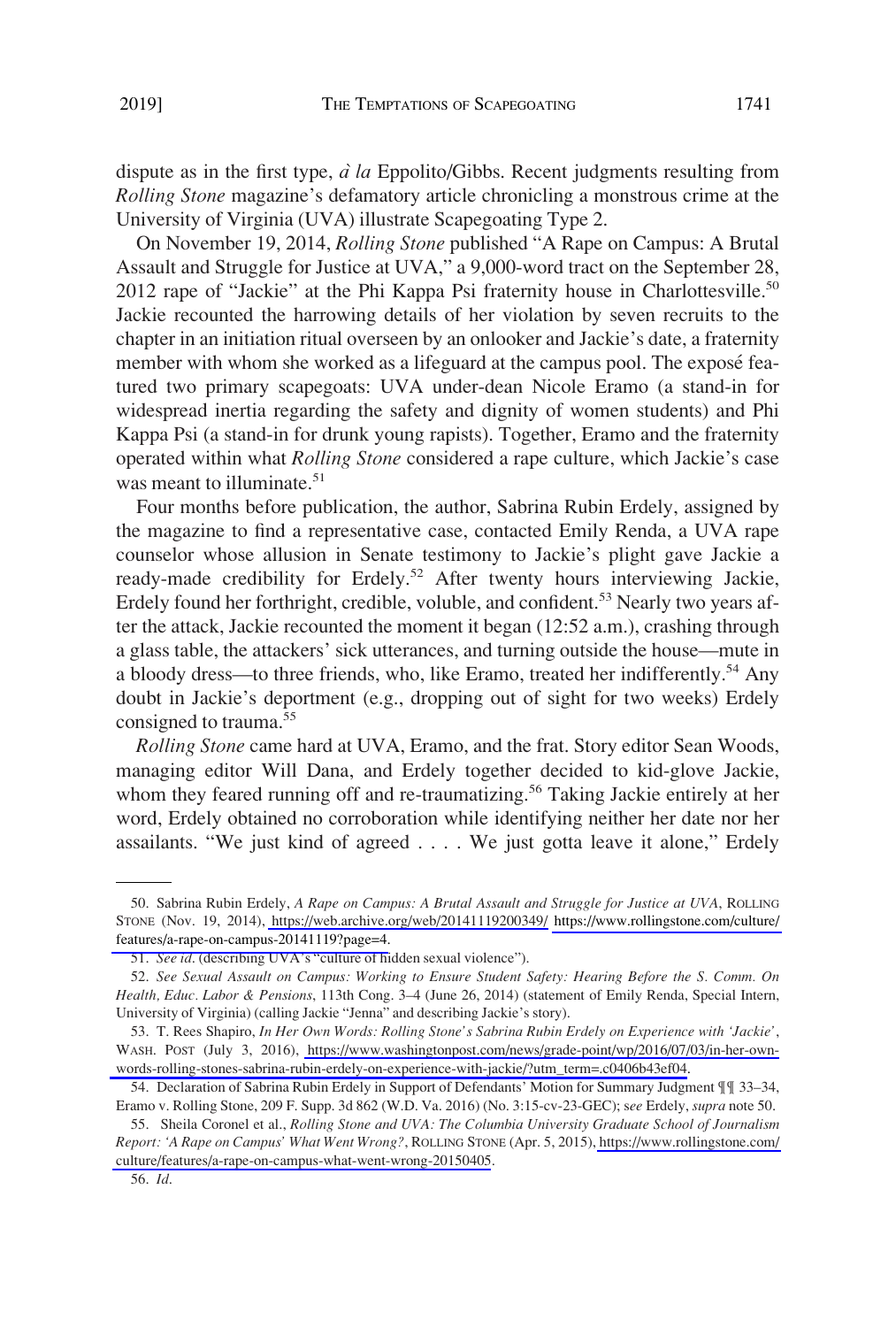summarized.<sup>57</sup> For all principal parties there were only pseudonyms, though the tract concealed from readers that the real names, apart from Jackie's, were a mystery to the magazine. *Rolling Stone*'s head fact-checker and an in-house counsel approved the final draft.58

Aided by the scrutiny of 2.7 million views of the online iteration of the article, the *Washington Post* exposed "A Rape on Campus" as baseless.<sup>59</sup> That finding was ratified in an audit (commissioned by *Rolling Stone*) by the Columbia University School of Journalism and a four-month investigation by the Charlottesville Police Department.60 On April 5, 2015, after the *Columbia Journalism Review* described the piece as a "journalistic failure" that "set aside or rationalized as unnecessary essential practices of reporting," *Rolling Stone* retracted "A Rape on Campus."61

Jackie had mentioned that one of her attackers was from a small discussion group in her anthropology class, but no attempt to find him ever commenced. $62$ Additionally, no social function occurred on September 28, 2012 at Phi Kappa Psi, who learned the details of Jackie's accusation only after publication.<sup>63</sup> The frat had been purposely kept in the dark by UVA and *Rolling Stone* to facilitate the emergence of two other putative victims, whose circumstances and identities were known, it turns out, only to Jackie. The name later attributed to her date, Haven Monahan,<sup>64</sup> was Jackie's digital invention that she based on a boy she knew in high school, cooked up to attract the attention of another UVA student.<sup>65</sup> Jackie claimed to have access to her date's Facebook page, but would not clue Erdely in for fear of retaliation from her date.<sup>66</sup> Neither the tell-tale documents nor the blood-stained dress that Jackie claimed to have access to ever came to light.<sup>67</sup> That Jackie's story kept changing did not concern Erdely:<sup>68</sup> was it five or seven men, oral copulation or vaginal penetration, 1:00 or 3:00 a.m. when she called her

60. Coronel et al., *supra* note 55.

64. Coronel et al., *supra* note 55 (though Jackie's date was allegedly named Haven Monahan, Charlottesville police "could not identify a UVA student or any other person" with that name).

65. *See* Shapiro, *U-Va. Students Challenge*, *supra* note 59 (photographs of Jackie's date texted to her friends were "pictures depicting one of Jackie's high school classmates in Northern Virginia," who "barely knew" Jackie and hadn't been to Charlottesville in six years).

68. Declaration of Sabrina Rubin Erdely, *supra* note 54, ¶ 97.

<sup>57.</sup> *Id*.

<sup>58.</sup> *Id*.

<sup>59.</sup> T. Rees Shapiro, *U-Va. Students Challenge Rolling Stone Account of Alleged Sexual Assault*, WASH. POST (Dec. 10, 2014), [https://www.washingtonpost.com/local/education/u-va-students-challenge-rolling-stone-account](https://www.washingtonpost.com/local/education/u-va-students-challenge-rolling-stone-account-of-attack/2014/12/10/ef345e42-7fcb-11e4-81fd-8c4814dfa9d7_story.html?utm_term=.ff2e6affa039)[of-attack/2014/12/10/ef345e42-7fcb-11e4-81fd-8c4814dfa9d7\\_story.html?utm\\_term=.ff2e6affa039;](https://www.washingtonpost.com/local/education/u-va-students-challenge-rolling-stone-account-of-attack/2014/12/10/ef345e42-7fcb-11e4-81fd-8c4814dfa9d7_story.html?utm_term=.ff2e6affa039) *see* T. Rees Shapiro, *Key Elements of Rolling Stone's U-Va. Gang Rape Allegations in Doubt*, WASH. POST (Dec. 5, 2014), [https://www.washingtonpost.com/local/education/u-va-fraternity-to-rebut-claims-of-gang-rape-in-rolling-stone/2014/](https://www.washingtonpost.com/local/education/u-va-fraternity-to-rebut-claims-of-gang-rape-in-rolling-stone/2014/12/05/5fa5f7d2-7c91-11e4-84d4-7c896b90abdc_story.html?utm_term=.a1daf76cfee9)  [12/05/5fa5f7d2-7c91-11e4-84d4-7c896b90abdc\\_story.html?utm\\_term=.a1daf76cfee9](https://www.washingtonpost.com/local/education/u-va-fraternity-to-rebut-claims-of-gang-rape-in-rolling-stone/2014/12/05/5fa5f7d2-7c91-11e4-84d4-7c896b90abdc_story.html?utm_term=.a1daf76cfee9).

<sup>61.</sup> *Id*.

<sup>62.</sup> *Id*.

<sup>63.</sup> Shapiro, *Key Elements*, *supra* note 59.

<sup>66.</sup> Coronel et al., *supra* note 55.

<sup>67.</sup> *Id*.; *see* Declaration of Sabrina Rubin Erdely, *supra* note 54, ¶¶ 40, 176.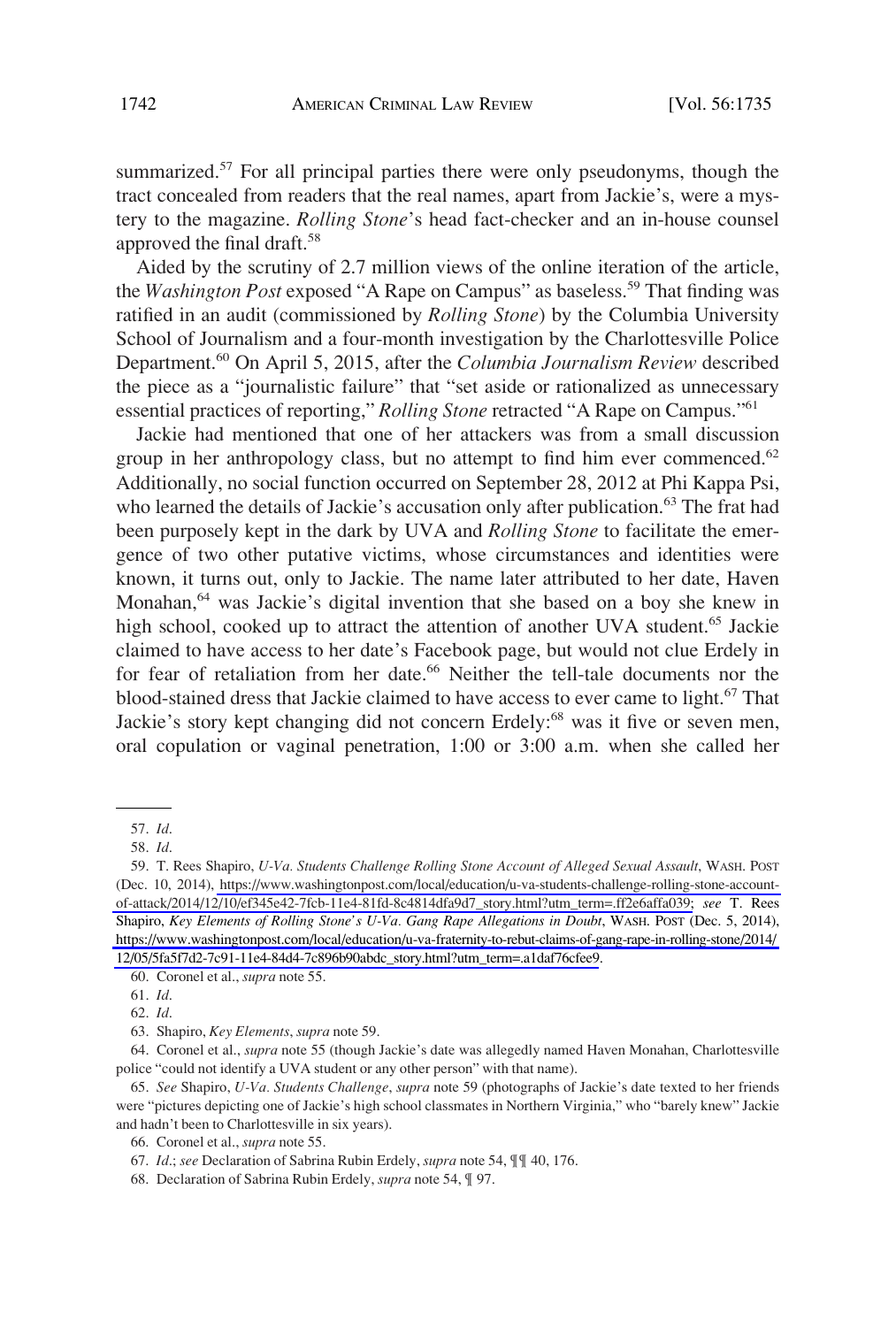friends, and did those friends meet her outside the frat house or a mile away? But Erdely pressed on.

So where did *Rolling Stone* go wrong? To be sure, Eppolito set up Gibbs. But this is different, isn't it?

The Columbia audit of "A Rape on Campus" cites the operation of "confirmation bias—the tendency of people to be trapped by pre-existing assumptions and to select facts that support their own views while overlooking contradictory ones" as "a well-established finding of social science."69 In a similar vein, the federal district court in Eramo's defamation suit cites "evidence that could lead a jury to determine that Erdely had a preconceived story line" from which she refused to waver.<sup>70</sup> Adding that "Erdely had also previously published five similar articles," the court intimated she was caught up in being right about her depiction of UVA's "rape culture."71 In other words, Erdely and her editors *wanted* to believe Jackie, both about the incident and Eramo's role in privileging the school's reputation over its students' bodies.<sup>72</sup> This phenomenon may express what William Butler Yeats meant a century ago in *The Second Coming* by "[t]he best lack all conviction, while the worst/Are full of passionate intensity."73 In sum, Erdely was too passionate, too staked in her angle to resist a story that the Second Circuit Court of Appeals, ruling in a defamation suit by three Phi Kappa Psi members, called "fabricated."<sup>74</sup>

Had the holes in Jackie's story never come to light, *Rolling Stone* could have spared UVA, Eramo, and Phi Kappa Psi the abundant "fallout" that resulted in defamation awards of \$3 million to Eramo and \$1.65 million to Phi Kappa Psi.<sup>75</sup> Had Jackie's story held up, "A Rape on Campus" would at least theoretically have achieved some good, *even if* Jackie was not raped (or if, as her father at one point insisted, the incident occurred at a different fraternity).<sup>76</sup> After all, UVA did have a problem. It is not as though there were no representative cases to be had there.

<sup>69.</sup> Coronel et al., *supra* note 55.

<sup>70.</sup> Eramo v. Rolling Stone, 209 F. Supp. 3d 862, 872 (W.D. Va. 2016).

<sup>71.</sup> *Id*.

<sup>72.</sup> According to *Newsweek*, "A Rape on Campus" is not the first time that Erdely and *Rolling Stone* have joined up to that effect. *See* Ralf Cipriano, *Another Rolling Stone Rape Article has Major Holes*, NEWSWEEK (Dec. 11, 2014), <http://www.newsweek.com/another-rolling-stone-rape-article-has-major-holes-291257> (describing another *Rolling Stone* article with factual discrepancies).

<sup>73.</sup> W. B. Yeats, *The Second Coming, in* THE COLLECTED POEMS OF W. B. YEATS 185 (Macmillan Publishing Co. 1956).

<sup>74.</sup> Elias v. Rolling Stone LLC., 872 F.3d 97, 101, 103 (2d Cir. 2017).

*See* Elias v. Rolling Stone LLC, 192 F. Supp. 3d 383, 389 (S.D.N.Y. 2016) (stating that the Washington 75. Post had reported on "discrepancies and 'questionable facts' in the article about 'Jackie's' rape" and that Rolling Stone acknowledged the "ensuing fallout"); Eriq Gardner, *Rolling Stone Settles Last Remaining Lawsuit Over UVA Rape Story*, HOLLYWOOD REPORTER (Dec. 21, 2017), [https://www.hollywoodreporter.com/thr-esq/rolling](https://www.hollywoodreporter.com/thr-esq/rolling-stone-settles-last-remaining-lawsuit-uva-rape-story-1069880)[stone-settles-last-remaining-lawsuit-uva-rape-story-1069880.](https://www.hollywoodreporter.com/thr-esq/rolling-stone-settles-last-remaining-lawsuit-uva-rape-story-1069880)

*See* Nick Fagge, '*My Daughter Told the Truth': Father of UVA Girl, 20, Defends Her Claim that She WAS*  76. *Raped—and Says She Simply Got Name of Fraternity Where 'Attack' Happened Wrong*, DAILY MAIL (Dec. 9, 2014), [http://www.dailymail.co.uk/news/article-2865965/My-daughter-told-truth-Father-girl-center-University-](http://www.dailymail.co.uk/news/article-2865965/My-daughter-told-truth-Father-girl-center-University-Virginia-gang-rape-storm-defends-20-year-old-saying-raped-simply-mistake-fraternity-attack-happened.html)[Virginia-gang-rape-storm-defends-20-year-old-saying-raped-simply-mistake-fraternity-attack-happened.html.](http://www.dailymail.co.uk/news/article-2865965/My-daughter-told-truth-Father-girl-center-University-Virginia-gang-rape-storm-defends-20-year-old-saying-raped-simply-mistake-fraternity-attack-happened.html)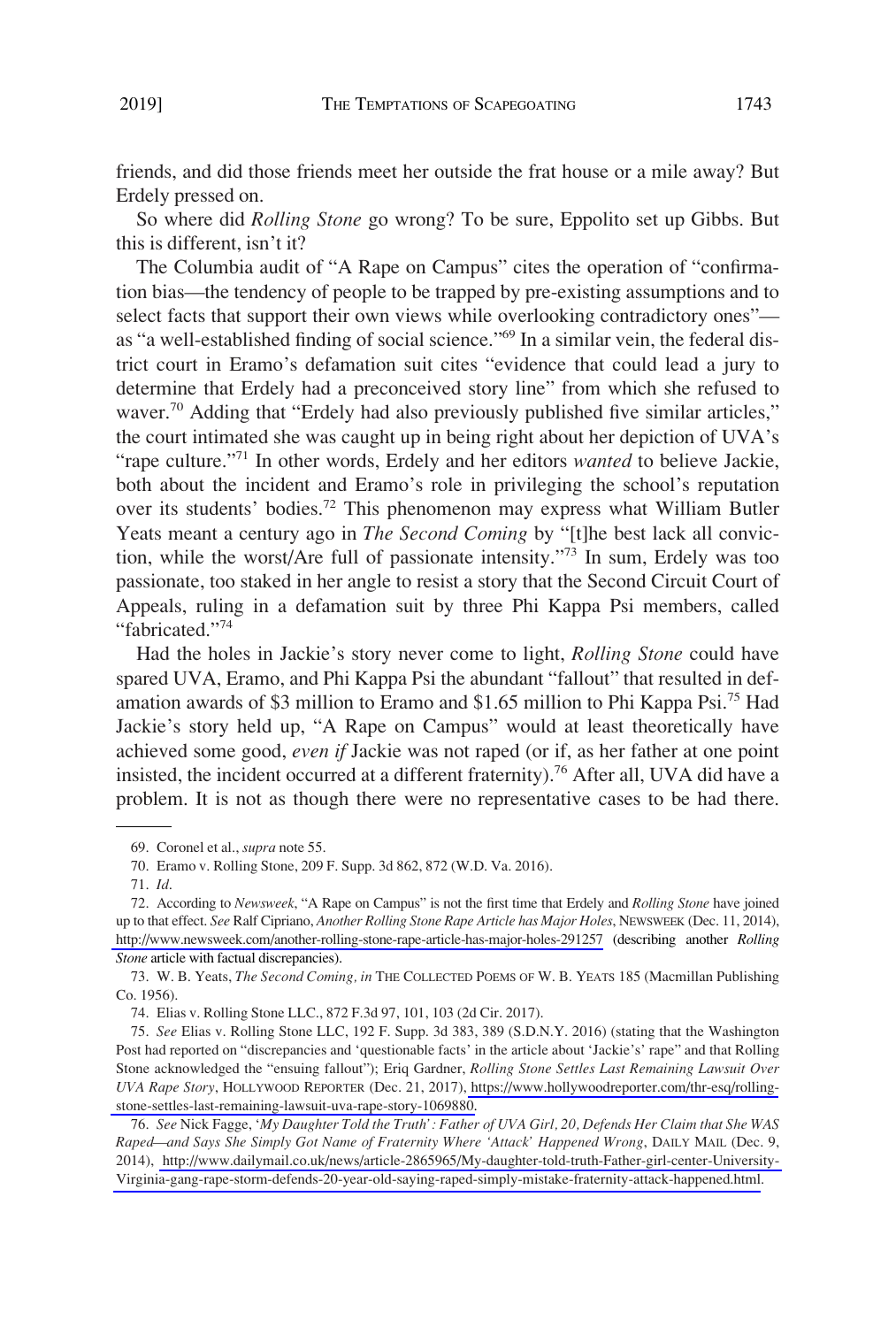Two *adjudicated* rapes of UVA students,<sup>77</sup> not to mention the murders of sophomore Hannah Graham and senior Yardley Love,<sup>78</sup> were documented prepublication.

But none posed the spectacle of Jackie's account, in which fraternities, determined "to get everyone blackout drunk,"79 ruthlessly violate women, then turn to a bureaucracy stifled by privacy, due process, and the specter of reputational harm, to look the other way. During the relevant time-frame, the UVA Phi Kappa Psi chapter had fifty-three members.<sup>80</sup> Without implicating any members individually, would not some good derive from calling them out, even if none has committed or even condoned rape?<sup>81</sup> If Phi Kappa Psi is not quite part of the "rape culture," the argument might run, then other frats on the UVA campus must be, and would themselves as a result be favorably awakened and reformed by the demise of *any*  neighboring fraternity.

That, I suspect, is an urge behind "A Rape on Campus," which is less a report than a crusade bespeaking the attitude that "when the legend becomes fact, print the legend."82 In the scapegoating of UVA, Eramo, and Phi Kappa Psi, the accusatory apparatus did not invent the "rape culture" it sought to depict.<sup>83</sup> Nor were the defamed parties sacrificed for the purpose of letting the real culprits off scot-free.<sup>84</sup> Instead, the accusers lost sight of a truism of criminal law: that it takes a real commitment—read, thick skin—not only to *endure* a criminal accusation, but to *make*  one, too. With a misdirected zeal to do good, the facts became but pretty playthings. By the time axe-grinding had led to scapegoating, no more good was done there by *Rolling Stone* than by Louis Eppolito in his peculiar attempt to resolve the Virginia Robertson murder. And as is the case with all tragedy, it could

<sup>77.</sup> *See* Coronel et al., *supra* note 55.

*See* Eamon McNiff et al., *How the Retracted Rolling Stone Article 'A Rape on Campus' Came to Print*, 78. ABC NEWS, [http://abcnews.go.com/2020/deepdive/how-retracted-rolling-stone-article-rape-on-campus-came](http://abcnews.go.com/2020/deepdive/how-retracted-rolling-stone-article-rape-on-campus-came-print-42701166)[print-42701166](http://abcnews.go.com/2020/deepdive/how-retracted-rolling-stone-article-rape-on-campus-came-print-42701166) (last visited Feb. 28, 2019).

<sup>79.</sup> *See* Coronel et al., *supra* note 55.

<sup>80.</sup> Elias v. Rolling Stone, LLC, 872 F.3d 97, 102, 108 (2d Cir. 2017).

<sup>81.</sup> In addition to the fraternity's defamation suit, which has settled, another suit was brought by three individual plaintiffs: Elias, Fowler, and Hadford, who also brought a small-group claim as members of Phi Kappa Psi. The federal district court dismissed the action in its entirety. On plaintiffs' appeal, the Second Circuit reinstated the claims of Elias (who occupied the room where the attack was alleged to occur) and Fowler (the fraternity's "rush" chairman), who demonstrated that the article was "of and concerning them." The appeal of Hadford, whose tie to the suit was as a UVA graduate who rode his bike around campus, was denied. The smallgroup claim of all three was reinstated, clearing the way for a trial, *id*. at 101, later precluded by settlement for an undisclosed amount. *See* Gardner, *supra* note 75.

<sup>82.</sup> THE MAN WHO SHOT LIBERTY VALANCE (Paramount Pictures 1962).

<sup>83.</sup> *See* McNiff et al., *supra* note 78 ("More than one in five female undergraduates said they had been victims of sexual assault or misconduct during their time at school, according to a survey conducted at 27 universities by The American Association of Universities.").

<sup>84.</sup> Declaration of Sabrina Rubin Erdely, *supra* note 54, ¶ 5 ("I had complete confidence in Jackie's credibility as a source, in the accuracy of her account, and in the accuracy of the Article.").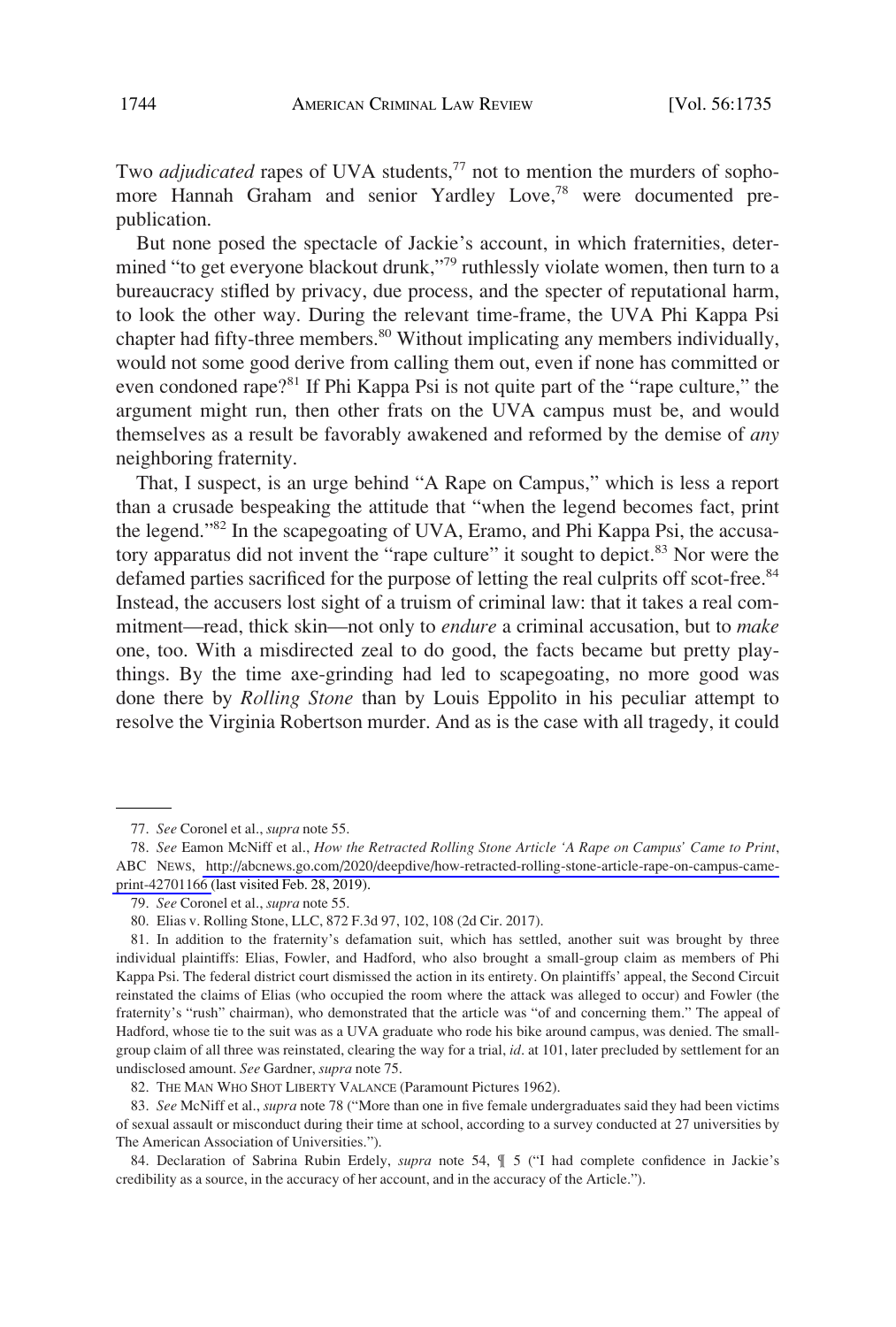have been otherwise.<sup>85</sup>

# III. SCAPEGOATING TYPE 3: PATSIES (PRIVATE EDDIE SLOVIK)

Both Gibbs and Phi Kappa Psi were innocent. Other scapegoats are not. In Scapegoating Types 1 and 2, the basis of the scapegoat's responsibility is invented; but in Scapegoating Type 3, the basis of responsibility is real, but exaggerated, at least when adjudged against others similarly situated. In other words, in both Gibbs's case (of the first type) and Phi Kappa Psi's case (of the second type), the efforts of players in the accusatory process aligned to get the wrong guy: in Gibbs's case on purpose, while in Phi Kappa Psi's case negligently, if not recklessly. But in this third type of scapegoating, accusers overstate a *guilty* scapegoat's responsibility by understating or ignoring what other guilty parties have done.

For example, on the evening of his arrest on suspicion of assassinating JFK (and soon after murdering Dallas police officer J.D. Tippit), Lee Harvey Oswald described himself to reporters as "just a patsy."<sup>86</sup> In the two days between those shootings and his murder by Jack Ruby, Oswald never copped to killing anyone, despite twelve hours of interrogation in the basement of the Dallas Police and Courts Building by police, the FBI, and the Secret Service, to name a few.<sup>87</sup> Oswald fancied himself a scapegoat of the first type: framed up just like Gibbs.<sup>88</sup>

While few still doubt that Oswald shot JFK, some do believe Oswald's claim to be "just a patsy."89 But by "patsy" they do not mean anyone framed Oswald, whose notion of patsy-dom may be eccentric or loose.<sup>90</sup> Rather, they mean Oswald was *put up* to the act by string-pullers (Castro, the mob, the CIA), who became the subject of various enduring grassy-knollisms.<sup>91</sup> By this account, if Oswald did not shoot JFK, then he is not a patsy, but a scapegoat of the first type. Oppositely, if he was set up to take sole blame for an act he committed in concert with others, then

<sup>85.</sup> *See* DAVID S. CUNNINGHAM, TRAGEDY WITHOUT EVASION: ATTENDING TO PERFORMANCES, IN CHRISTIAN THEOLOGY AND TRAGEDY: THEOLOGIANS, TRAGIC LITERATION AND TRAGIC THEORY 221 (Kevin Taylor & Giles Waller eds., 2011).

<sup>86.</sup> *See* DIANE HOLLOWAY, THE MIND OF OSWALD 215 (2000).

<sup>87.</sup> See REPORT OF THE PRESIDENT'S COMMISSION ON THE ASSASSINATION OF PRESIDENT JOHN F. KENNEDY, NATIONAL ARCHIVES 180 (Sept. 24, 1964), [https://www.archives.gov/research/jfk/warren-commission-report/](https://www.archives.gov/research/jfk/warren-commission-report/chapter-4.html)  [chapter-4.html.](https://www.archives.gov/research/jfk/warren-commission-report/chapter-4.html)

<sup>88.</sup> Charles Sanders & Mark Zaid, *The Declassification of Dealey Plaza: After Thirty Years, a New Disclosure Law at Last May Help to Clarify the Facts of the Kennedy Assassination*, 34 S. TEX. L. REV. 407, 440 n.168 (1993) ("Oswald repeatedly claimed while in police custody that he was being 'railroaded.'").

<sup>89.</sup> *See* L.D.C. FITZGERALD, I'M JUST A PATSY! LEE HARVEY OSWALD IN HIS OWN WORDS (Ursa Minor Publishing 2012).

<sup>90.</sup> *Cf*. VINCENT BUGLIOSI, RECLAIMING HISTORY: THE ASSASSINATION OF PRESIDENT JOHN F. KENNEDY 841–42 (2007) (discussing whether by "patsy," Oswald meant "framed," "fall guy," or "co-conspirator").

*See, e.g*., *id*. at 1281–82; Nicole Rodriguez, *Fidel Castro Killed JFK? Top Government Official had*  91. *'Feeling in his Guts' that Cuba Paid Off Oswald*, NEWSWEEK (Nov. 3, 2017), [http://www.newsweek.com/hired](http://www.newsweek.com/hired-gun-cubans-paid-oswald-assassinate-jfk-according-one-top-us-official-701725)[gun-cubans-paid-oswald-assassinate-jfk-according-one-top-us-official-701725.](http://www.newsweek.com/hired-gun-cubans-paid-oswald-assassinate-jfk-according-one-top-us-official-701725)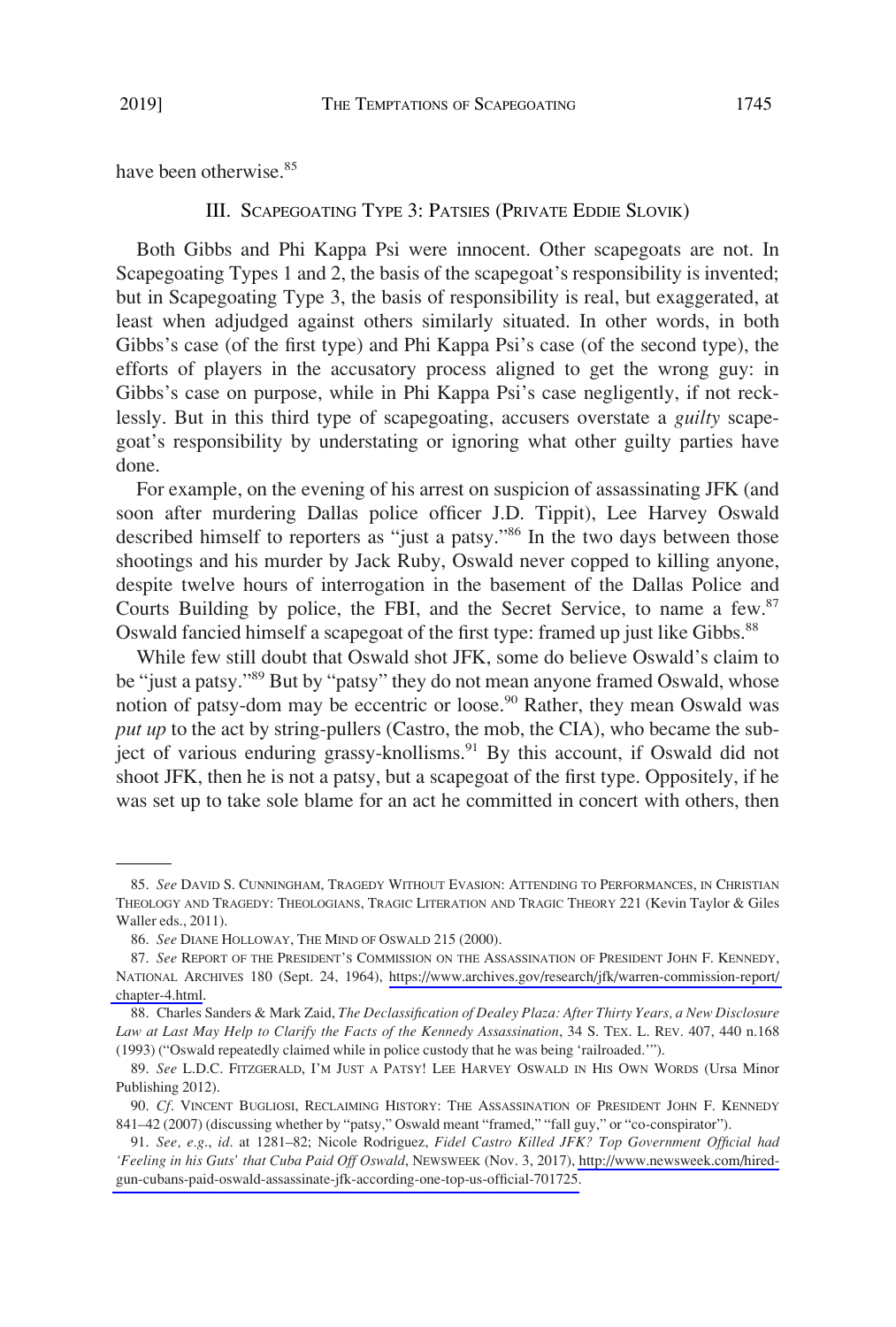he is indeed a patsy: a scapegoat of the third type.<sup>92</sup> (In this respect, perhaps "fall guy" rather than "patsy" would more clearly exclude frame-ups from its grammar).

Even if Oswald was put up to the shooting, his quick demise prevented him from becoming a fully realized patsy or fall guy.<sup>93</sup> A more representative example is Private Eddie Slovik—the only deserter executed in the American Army from the Civil War through World War II—who was shot on January 31, 1945 by a firing squad at Sainte Marie aux Mines, France.<sup>94</sup> I have nicked the account below from Guido Calabresi's 1994 commencement speech at Quinnipiac Law School:

The Germans were retreating and all was going well. In December [1944], the Germans counter-attacked in the Vosges—it was known as the Battle of the Bulge.<sup>95</sup> They broke through the allied lines which were staffed by green soldiers, people who had just been put in . . . . But at that moment, an awful lot of people deserted. An awful lot of the green troops got scared and ran. The Army decided that it was necessary to make an example, because if this sort of thing could happen, the war could be lost.

But ... there were too many deserters and the Army did not want to shoot them all. So they decided that they would look for double deserters . . . who deserted and were caught, and were sent back to the front, got scared again, and ran again. There were about fifteen of these, and that was too many. So they decided that they had to pick somebody to make an example of. At first, the commanding General decided . . . that of these double deserters, the person who should be picked should be the sole Jewish person among them ... because "after all in this war against the Nazis he should have been especially anxious to fight." . . . In any event, a Jewish deserter was picked to be shot . . . . But then the matter came up to General Eisenhower, who . . . said that the last thing he needed to do was to have somebody picked to be shot on the ground that he was Jewish. The Jewish soldier was spared. Eisenhower then said . . . "go back and pick me a loser." So they sent in psychologists to interview the double deserters and came up with Eddie Slovik, who came from someplace in the middle west, did not seem to have any family, had perhaps been a petty thief before going into the army, and was a loser. . . . They marched him out,

Newly released de-classified documents frown on grassy knollisms. *See e.g*., *The Final Documents on JFK's*  92. *Assassination are being Declassified*, NPR (Aug. 10, 2017), [https://www.npr.org/2017/08/10/542531879/the-final](https://www.npr.org/2017/08/10/542531879/the-final-documents-on-jfk-s-assassination-are-being-declassified)[documents-on-jfk-s-assassination-are-being-declassified](https://www.npr.org/2017/08/10/542531879/the-final-documents-on-jfk-s-assassination-are-being-declassified). Instead, they confirm the Warren Commission's findings repudiating in-concert activity. *See* REPORT OF THE PRESIDENT'S COMMISSION ON THE ASSASSINATION OF PRESIDENT JOHN F. KENNEDY, *supra* note 87, at 374.

<sup>93.</sup> *See* Sanders & Zaid, *supra* note 88, at 440 ("Due to the murder of suspect Lee Harvey Oswald on the day after his arraignment for the assassination of the President, there will forever remain doubts concerning whether or not he was individually or conspiratorially guilty of the crime.").

<sup>94.</sup> *See* Calabresi, *supra* note 26, at 93.

*Id*. In fact, the counter-offensive (aka Battle of the Bulge) took place in the Ardennes. *See* HUGH M. COLE, 95. THE ARDENNES: BATTLE OF THE BULGE 1 (1993). It was Private Slovik's execution that took place in the Vosges, some 200 kilometers away. *See* Allen Pusey, *January 31, 1945: Pvt. Eddie Slovik Executed*, ABA JOURNAL (Jan. 2013), [http://www.abajournal.com/magazine/article/january\\_31\\_1945\\_pvt.\\_eddie\\_slovik\\_executed/.](http://www.abajournal.com/magazine/article/january_31_1945_pvt._eddie_slovik_executed/)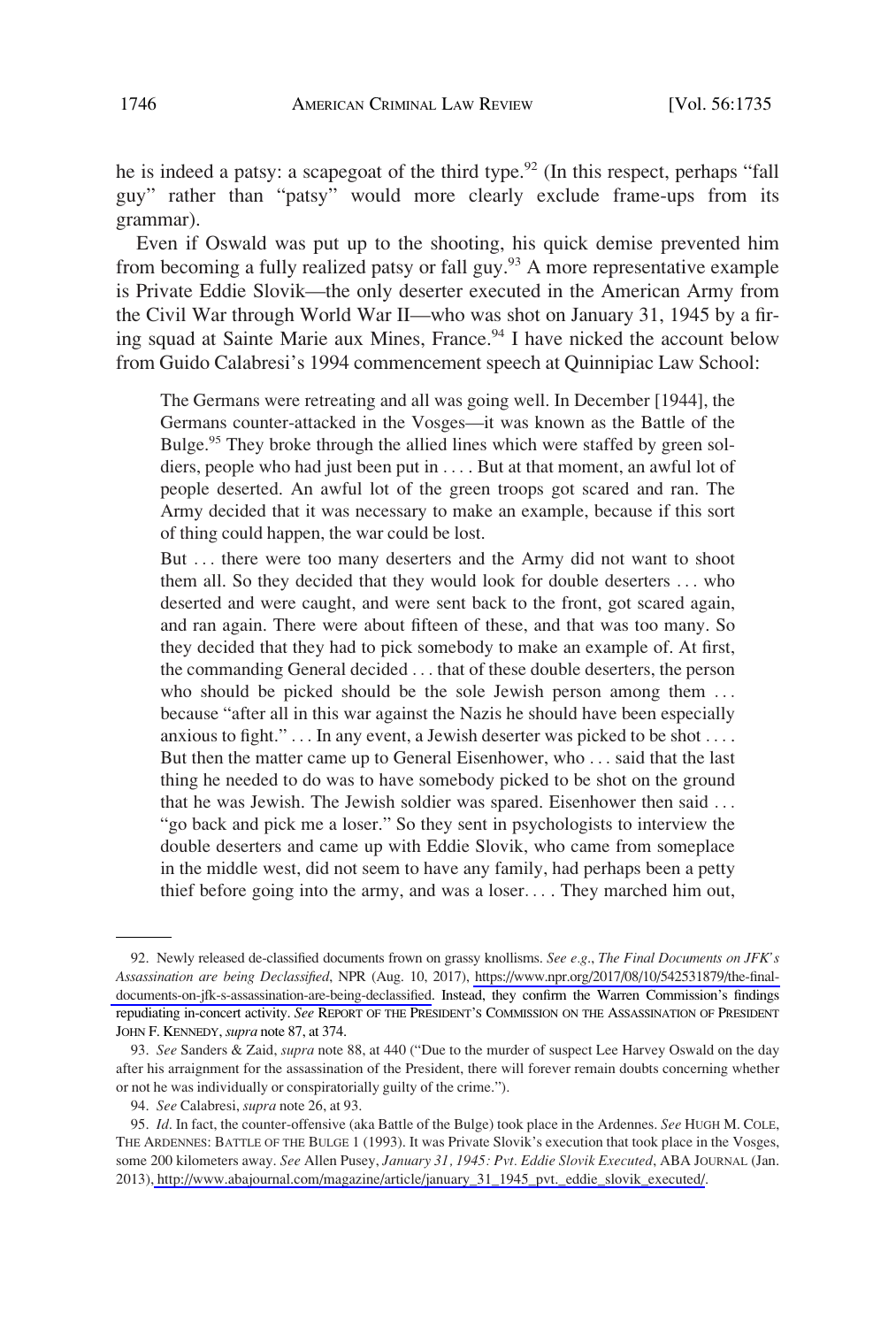they stripped him of his epaulets and his buttons, they went through the whole routine, in the interest of something. Well the story would probably have never been heard if it had not been for the fact that he had in fact been married and his widow later spent years and years trying to get the insurance that she was due. She never got it, of course, because her husband had been shot as a deserter rather than having been killed in the war.<sup>96</sup>

Scapegoating Type 3 thus singles out a manifestly guilty person (here, Slovik) for an otherwise just punishment, which is rendered unjust by inequality of treatment. Of the more than 40,000 deserters in the European Theater of Operations during World War II—2,864 of whom were convicted at general courts martial and forty-nine of whom were sentenced to death—only Slovik's sentence went un-commuted.<sup>97</sup> Aware of his blaringly disparate treatment, Slovik justifiably concluded that he was to be executed not for deserting, but for having gotten caught stealing bread and chewing gum before being drafted—acts that rendered him a "loser."98

While Slovik's acts of desertion were in no sense coordinated with other deserters,99 Scapegoating Type 3 can occur where parties with a common scheme or design rely on division of labor to pursue their shared illegal purposes. Within that division of labor, those who control and profit most from the enterprise leave the dirty work to functionaries. An upshot of such hierarchy is that these functionaries, or bit players, end up taking the fall for behind-the-scenes masterminds.

As an illustration, in May 2017, the United States Department of Justice Special Counsel's Office began an investigation of Russia's efforts to interfere in the 2016 U.S. presidential election. Headed by former FBI Director Robert Mueller, the investigation sought evidence of 1) coordination between Donald Trump's presidential campaign and Russia; and 2) possible obstruction of justice by Trump and others. Dozens of indictments and at least eight convictions have resulted so far. Among them, National Security Advisor Michael Flynn pled guilty in December 2017 to making false statements to the FBI. In September 2018, Trump's campaign manager Paul Manafort pled guilty to conspiracy to defraud the U.S. and to obstruct justice, his plea coming a month after a jury had found him guilty of eight felony counts of financial crimes. In November 2018, Trump's personal lawyer Michael Cohen pled guilty to lying to a Senate committee about efforts to build a Trump Tower in Moscow; that plea came three months after Cohen's guilty plea to eight counts, including two campaign finance violations for the purpose of

<sup>96.</sup> See Calabresi, *supra* note 26, at 83–85.

<sup>97.</sup> Michael A. Rizzotti, *The Execution of Private Slovik*, 2013 ARMY LAWYER 39 (Sept. 2013).

<sup>98.</sup> CHARLES GLASS, THE DESERTERS: A HIDDEN HISTORY OF WORLD WAR II xiv (Penguin 2014); *see also*  WILLIAM BRADFORD HUIE, THE EXECUTION OF PRIVATE SLOVIK 229 (Westholme Publishing ed., 2004) (1954) ("[T]here has been only one man executed for a military offense since Mr. Lincoln's time.").

<sup>99.</sup> *See* Rizzotti, *supra* note 97, at 40. Slovik wrote, "I told my commanding officer my story. I said that if I have to go out there again, I'd run away. He said there was nothing he could do for me so I ran away again." *Id*.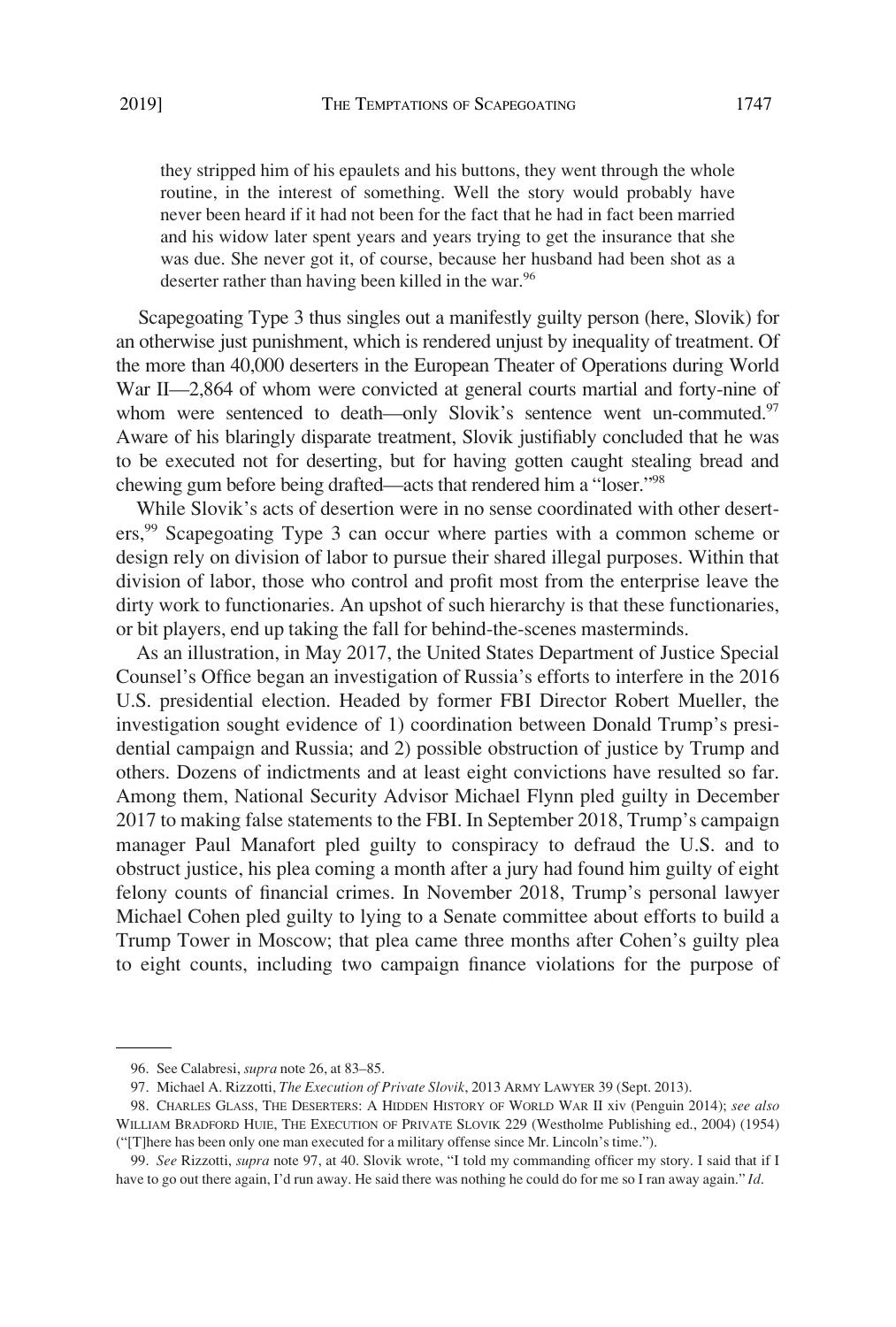influencing the 2016 election.<sup>100</sup> Guilty pleas were also forthcoming from Manafort's business partner Rick Gates, Dutch attorney Alex van der Zwaan, former Trump campaign adviser George Papadopoulos, lobbyist W. Samuel Patten, and computer enthusiast Richard Pinedo.<sup>101</sup>

In the grand scheme of things, the above-described charges and convictions are all against bit players. With that in mind, if special counsel Robert Mueller's investigation ends up pinning election improprieties *only* on Papadopoulos, Gates, Manafort, Flynn, et al.,<sup>102</sup> then suspicions could arise that, though guilty, those bit players were scapegoated *for* President Trump, if not for his son and son-in-law. However, given the intensity of the investigation in terms of scope, duration, and expense, such suspicions would be misplaced. After all, such an elaborate investigative spectacle quite unlikely would have been undertaken for the purpose of bringing to book *just* a cast of functionaries. There is thus no manifest purpose in the Mueller investigation to scapegoat functionaries, regardless of whether anything ends up sticking to higher-ups or string-pullers.

Although scapegoating has a purposeful, even conniving vibe to it, the term may be apt even when inadvertently brought about. So, if Trump did participate in election wrongdoings, but somehow avoids being held responsible while underlings Papadopoulos, Gates, Manafort, Flynn, et al. pay the price, that would not necessarily indicate something fishy about Mueller's investigation. Instead, it could merely reflect that those who control and profit most from an enterprise (there, Trump and sons) are also the most insulated or hidden. If Trump manages to obscure his role without any help from Mueller, then we can still say "Papadopoulos is just a scapegoat," though the process of scapegoating there would bear little resemblance to what Eppolito/Mitchell or Jackie/*Rolling Stone*  did.

Accordingly, prosecuting drug couriers whose bosses are too insulated to get caught is a form of scapegoating, whether purposeful or not. And it is on that basis that mandatory minimum sentences which are indifferent to division of labor are

<sup>100.</sup> Devlin Barrett et al., *Michael Cohen, Trump's Former Lawyer, Pleads Guilty to Lying to Congress About Moscow Project*, WASH. POST (Nov. 29, 2018), [https://www.washingtonpost.com/politics/michael-cohen](https://www.washingtonpost.com/politics/michael-cohen-trumps-former-lawyer-pleads-guilty-to-lying-to-congress/2018/11/29/5fac986a-f3e0-11e8-bc79-68604ed88993_story.html?utm_term=.6e06331fa20d)[trumps-former-lawyer-pleads-guilty-to-lying-to-congress/2018/11/29/5fac986a-f3e0-11e8-bc79-68604ed88993\\_](https://www.washingtonpost.com/politics/michael-cohen-trumps-former-lawyer-pleads-guilty-to-lying-to-congress/2018/11/29/5fac986a-f3e0-11e8-bc79-68604ed88993_story.html?utm_term=.6e06331fa20d)  [story.html?utm\\_term=.6e06331fa20d;](https://www.washingtonpost.com/politics/michael-cohen-trumps-former-lawyer-pleads-guilty-to-lying-to-congress/2018/11/29/5fac986a-f3e0-11e8-bc79-68604ed88993_story.html?utm_term=.6e06331fa20d) Devlin Barrett et al., *Michael Cohen Says He Worked to Silence Two Women 'In Coordination' With Trump to Influence 2016 Election*, Wash. Post (Aug. 21, 2018), [https://www.](https://www.washingtonpost.com/world/national-security/trumps-longtime-lawyer-michael-cohen-is-in-plea-discussions-with-federal-prosecutors-according-to-a-person-familiar-with-the-matter/2018/08/21/5fbd7f34-8510-11e8-8553-a3ce89036c78_story.html?utm_term=.3271790f3cc8)  [washingtonpost.com/world/national-security/trumps-longtime-lawyer-michael-cohen-is-in-plea-discussions-with](https://www.washingtonpost.com/world/national-security/trumps-longtime-lawyer-michael-cohen-is-in-plea-discussions-with-federal-prosecutors-according-to-a-person-familiar-with-the-matter/2018/08/21/5fbd7f34-8510-11e8-8553-a3ce89036c78_story.html?utm_term=.327)[federal-prosecutors-according-to-a-person-familiar-with-the-matter/2018/08/21/5fbd7f34-8510-11e8-8553](https://www.washingtonpost.com/world/national-security/trumps-longtime-lawyer-michael-cohen-is-in-plea-discussions-with-federal-prosecutors-according-to-a-person-familiar-with-the-matter/2018/08/21/5fbd7f34-8510-11e8-8553-a3ce89036c78_story.html?utm_term=.327) [a3ce89036c78\\_story.html?utm\\_term=.3271790f3cc8.](https://www.washingtonpost.com/world/national-security/trumps-longtime-lawyer-michael-cohen-is-in-plea-discussions-with-federal-prosecutors-according-to-a-person-familiar-with-the-matter/2018/08/21/5fbd7f34-8510-11e8-8553-a3ce89036c78_story.html?utm_term=.3271790f3cc8)

*See* Noah Weiland et al., *Robert Mueller and His Prosecutors: Who They Are and What They've Done*, 101. N.Y. TIMES (Nov. 30, 2018), [https://www.nytimes.com/interactive/2018/11/30/us/mueller-investigation-team](https://www.nytimes.com/interactive/2018/11/30/us/mueller-investigation-team-prosecutors.html)[prosecutors.html.](https://www.nytimes.com/interactive/2018/11/30/us/mueller-investigation-team-prosecutors.html)

*See* Emily Cochrane & Alicia Parlapiano, *Over 100 Charges, 34 People and 3 Companies: The*  102. *Investigations Surrounding Trump, Explained*, N.Y. TIMES (Feb. 23, 2018), [https://www.nytimes.com/2018/02/](https://www.nytimes.com/2018/02/23/us/politics/mueller-investigation-charges.html)  [23/us/politics/mueller-investigation-charges.html.](https://www.nytimes.com/2018/02/23/us/politics/mueller-investigation-charges.html)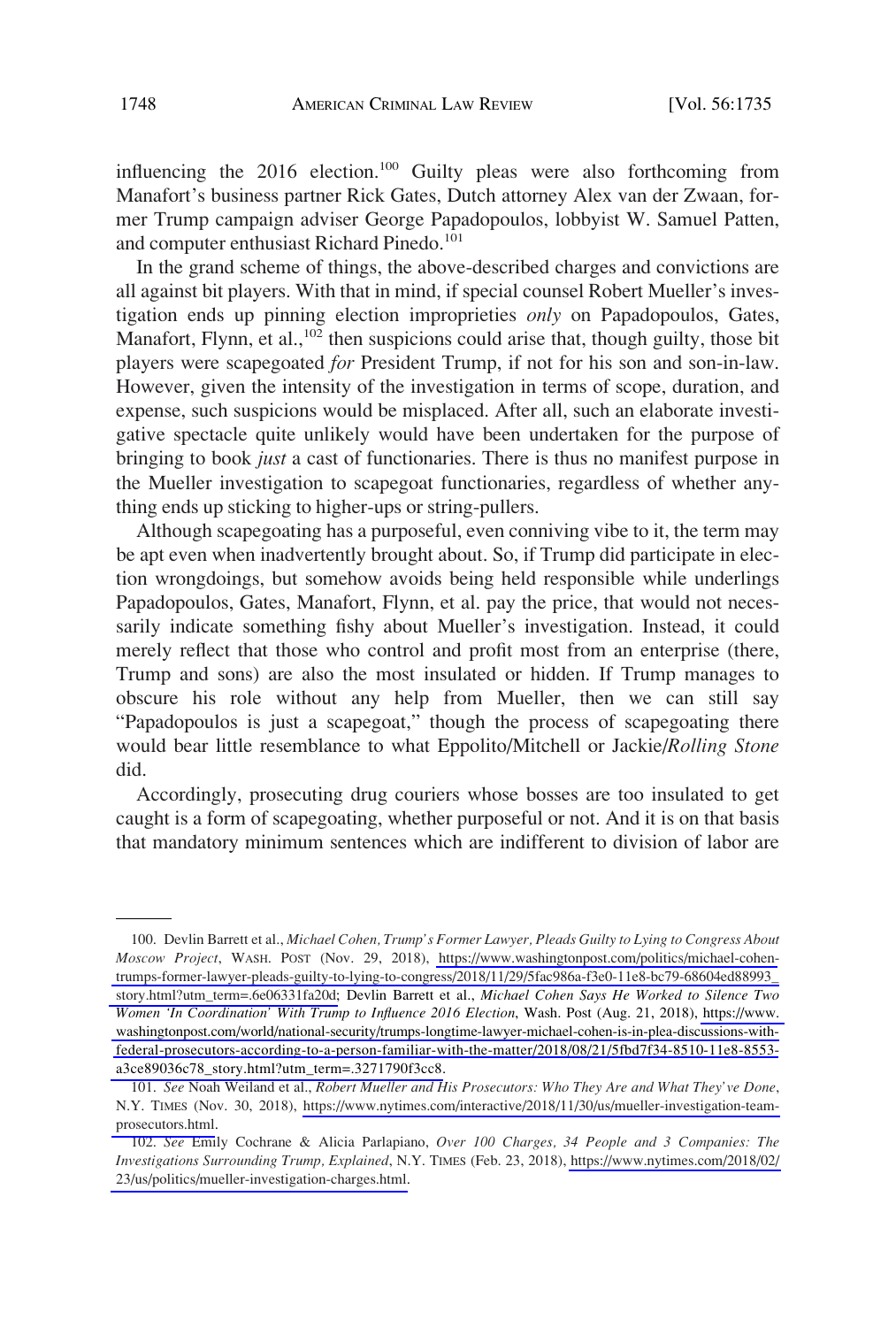criticized, though "scapegoating" is not there the term of criticism.<sup>103</sup> Likewise, sentencing regimes that offer probation in exchange for cooperation inadvertently promote scapegoating by rewarding only the most knowledgeable players, who happen to be highest up the ladder.<sup>104</sup> An anti-scapegoating response has been the passage of a smattering of "drug kingpin" statutes, which enhance the punishments of those in control of drug operations.105 Those statutes mean to prevent so-called mules—who may be important cogs in drug schemes—from taking the rap for kingpins, who reap the greatest benefits while taking on the lowest risks of detection, apprehension, and conviction.<sup>106</sup>

This does not mean, however, that holding bit players responsible is necessarily an act of scapegoating. Consider *People v. Kauffman*, where six men conspired to burgle a cemetery, but abandoned the plan when they saw an armed guard at the scene, after which one of them (Woods) fatally shot a police officer (Robinson) who intercepted them on foot on their way home.<sup>107</sup> Concluding that a plan to break into a safe at the cemetery implicitly included a plan to avoid arrest while coming and going, California's high court held all six conspirators guilty of murder, including Kauffman, who was unarmed with his hands up when Officer Robinson appeared.<sup>108</sup>

While *Kauffman* is no aberration,<sup>109</sup> it is important to clarify that holding Kauffman responsible *in addition to* Woods (the shooter) is *not* an act of scapegoating, though it would be if Kauffman had remained on the hook while Woods got off. The common law of group criminality long guarded against the practice of allowing bit players to take the fall for their superiors by precluding the conviction of accessories to felonies without the prior conviction of their principals.<sup>110</sup> Specifically, if the principal went uncharged, had stood mute, claimed the benefit of clergy, obtained a pardon, or died before judgment, the accessory could not be tried.<sup>111</sup> So viewed, a bank robber's escape and disappearance prior to trial legally precluded prosecution of the escaped robber's getaway driver. The reason? An

<sup>103.</sup> *Cf*. Harris v. United States, 536 U.S. 545, 570–71 (2002) (Breyer, J., concurring in part & concurring in the judgment) ("Mandatory minimum[s] . . . rarely reflect an effort to achieve sentencing proportionality—a key element of sentencing fairness that demands that the law punish a drug 'kingpin' and a 'mule' differently.").

<sup>104.</sup> *See, e.g*., State v. Hunter, 586 So.2d 319, 323 (Fla. 1991) (Barkett, J., concurring in part and dissenting in part) **(**explaining that unlike an experienced drug kingpin, **"**[t]hose who are the least culpable, because of their limited involvement and knowledge, have little to trade, and accordingly they are left to suffer the greater punishment of the minimum mandatory prison sentences").

<sup>105.</sup> *See, e.g*., *Validity, construction, and application of "drug kingpin" statutes*, 30 A.L.R. 5TH 121 (1995) (naming the United States, Alaska, District of Columbia, Georgia, Maryland, Mississippi, Missouri, and New Jersey).

<sup>106.</sup> *See, e.g*., Williams v. State, 616 A.2d 1275, 1284–85 (Md. 1992).

<sup>107.</sup> People v. Kauffman, 92 P. 861, 862–63 (Cal. 1907).

<sup>108.</sup> *Id*. at 863.

<sup>109.</sup> *See, e.g*., People v. Chiu, 325 P.2d 972 (Cal. 2014).

<sup>110.</sup> *See, e.g*., 1 M. HALE, THE HISTORY OF THE PLEAS OF THE CROWN 623–24 (1736).

<sup>111.</sup> *See, e.g*., McCarty v. State, 44 Ind. 214, 215 (1873) (citing 4 BLACKSTONE'S COMMENTARIES ON THE LAWS OF ENGLAND 323 (Thomas M. Cooley ed. 1871)).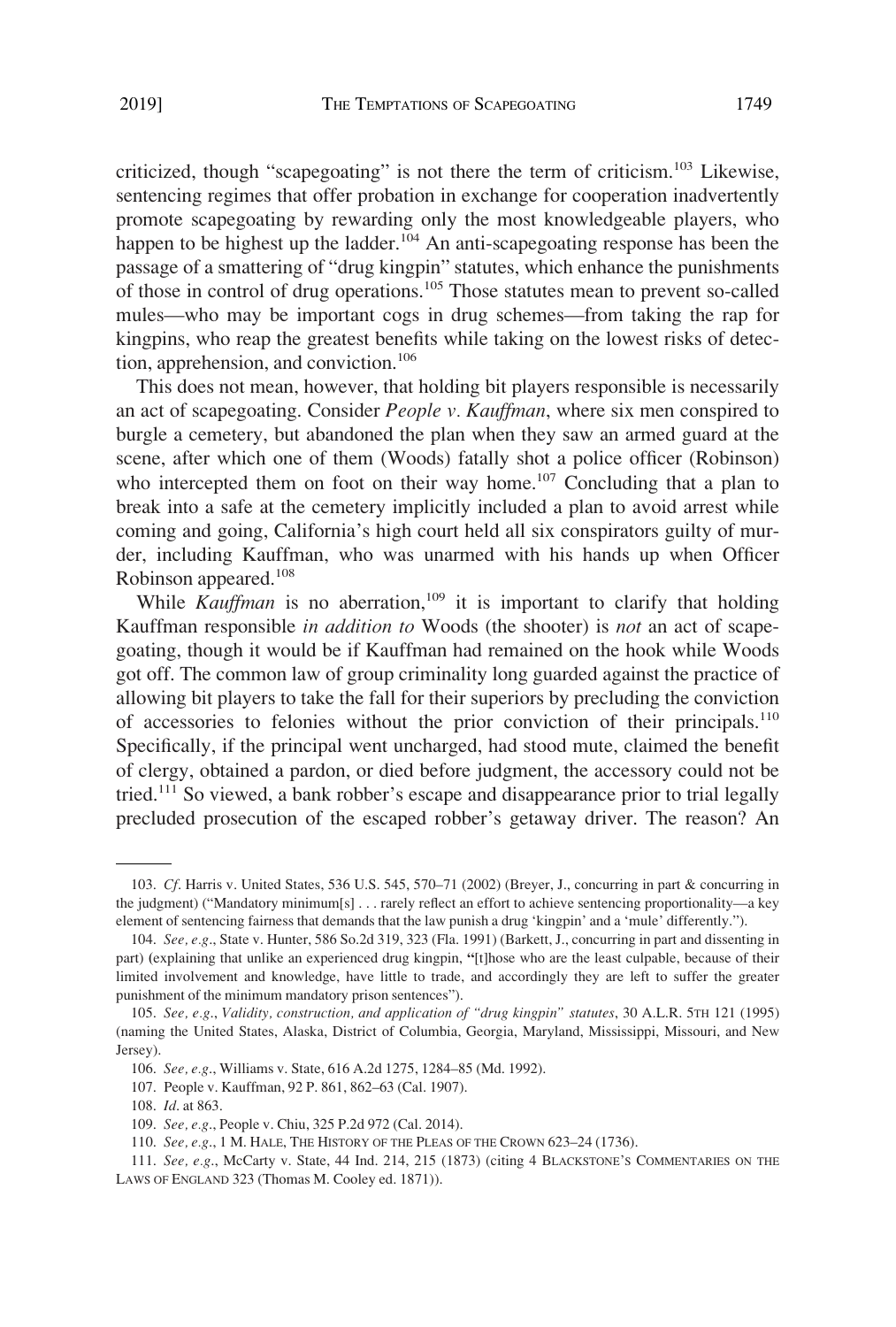accessory's liability was considered entirely derivative of, or dependent on, the principal's liability. Any defense or event that stymied the principal's conviction, including reversal on appeal, would at once stymie the case against the accessory, who could not be brought to book without a sustainable final judgment of robbery entered against the principal.<sup>112</sup>

More specifically, robbery has two elements: larceny and assault.<sup>113</sup> A getaway driver fulfills neither element. Nor does a getaway driver *cause* a robbery to be committed by the principal, even if the principal cannot drive a car. If the getaway driver *did* cause the robbery, then it would be the driver's doing, not the principal's. One certainly can perform an action by getting others to perform it. We say, for example, "Louis XIV built Versailles," even though the actual construction was done by others.<sup>114</sup> Particularly, we can think of cases where the principal is not a principal at all, but is simply a tool, instrument, or means of someone else, such as where the helper recruits an insane person or a child to do the deed.<sup>115</sup> But those cases involve such coercion or manipulation of susceptible parties that the putative principal's act is not really his own, but better attributable to the string-puller.<sup>116</sup>

Absent such coercion or manipulation of susceptible parties, the accessory's contribution to the principal's offense was long considered a secondary matter because an accessory is outside the elements of the principal's offense: without an adjudicated principal offender, there was nothing left to pin on the accessory.<sup>117</sup> While a principal's conviction is no longer required to bring about an accessory's conviction,<sup>118</sup> cases where an accessory ends up convicted while the principal is acquitted are uncommon.119 And as an anti-scapegoating matter, it makes good sense to make laying the entire blame on an enterprise's small potatoes as uncommon as possible.

# IV. SCAPEGOATING TYPE 4: RECKONINGS (O.J. SIMPSON)

In this fourth extended type of scapegoating, accusers seek a reckoning for a wrong they justifiably believe the scapegoat to have unjustifiably gotten away with. Put slightly differently, here scapegoats are being scapegoated for *their own acts*. This payback motive on the part of accusers is concealed so that the former

115. *See*, *e.g*., MODEL PENAL CODE § 5.01(2)(g).

<sup>112.</sup> State v. Ward, 396 A.2d 1041, 1049 n.16 (Md. 1978).

<sup>113.</sup> *See* Williams v. United States, 113 A.3d 554, 560 (D.C. 2015).

<sup>114.</sup> JOHN R. SEARLE, INTENTIONALITY: AN ESSAY IN THE PHILOSOPHY OF MIND 110 (1983).

<sup>116.</sup> *See*, *e.g*., *id*. § 2.06(2)(a).

<sup>117.</sup> *See* McCarty v. State, 44 Ind. 214, 215 (1873).

<sup>118.</sup> It is not agreed upon when, exactly, this shift occurred. *Compare* Sanford H. Kadish, *Complicity, Cause, and Blame: A Study in the Interpretation of Doctrine*, 73 CAL. L. REV. 323, 340 (1985) (arguing that the rule that an accessory could not be convicted without the prior conviction of the principal had been abandoned by Blackstone's time) *with* Standefer v. United States 447 U.S. 10, 15 (1980) (arguing that the rule was abandoned later, in 1899).

<sup>119.</sup> *Compare* MODEL PENAL CODE § 5.01(3) *with* People v. McCoy, 24 P.3d 1210 (Cal. 2001) *and* Standefer v. United States 447 U.S. 10 (1980).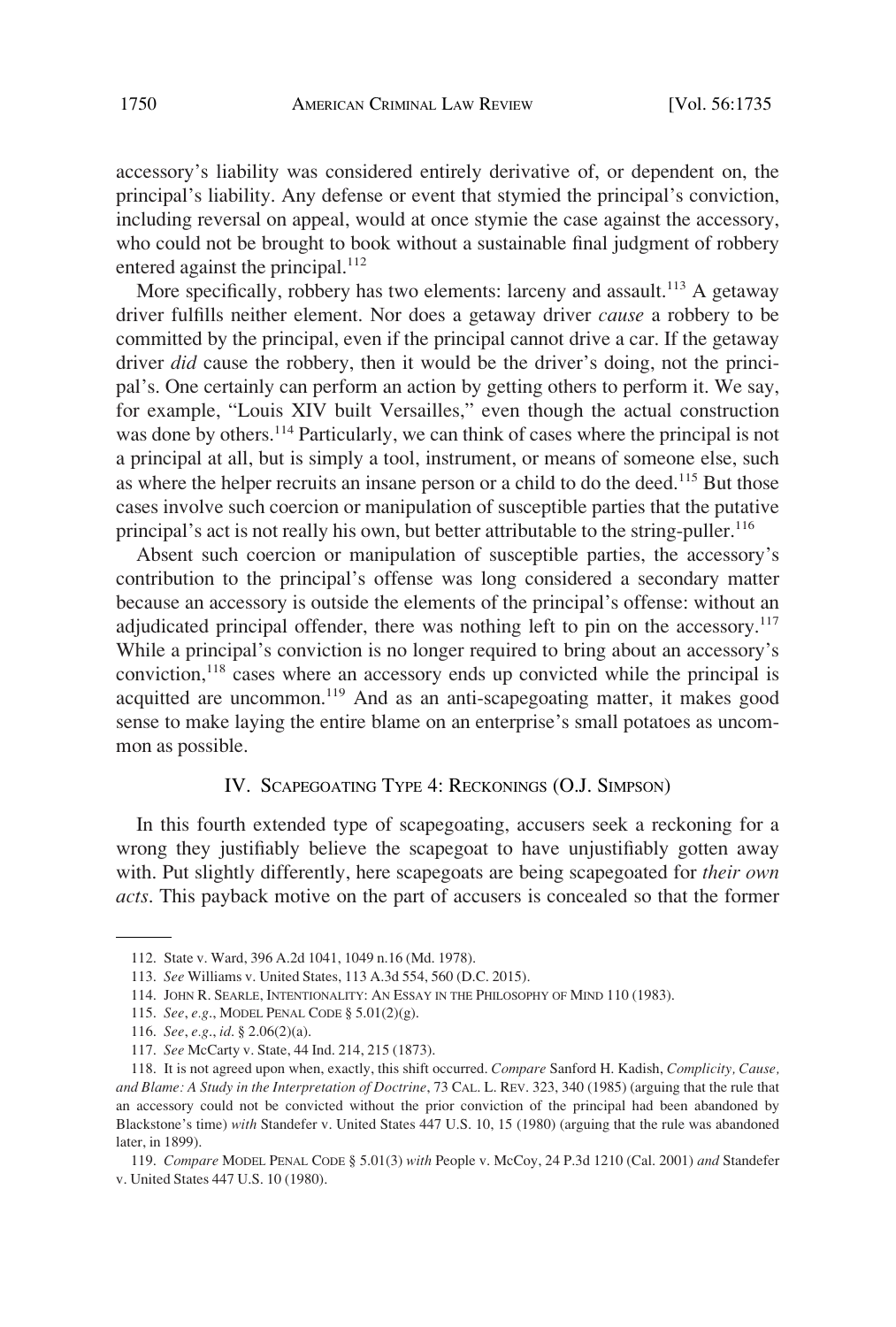event and the current punishment can be presented as unrelated. The payback punishment can be either harsher or milder than the punishment associated with the prior event.

An example of Scapegoating Type 4 is O.J. Simpson, whom the L.A. County prosecutor charged in June 1994 with murdering Simpson's ex-wife Nicole Brown and her acquaintance Ronald Goldman. Prior to the verdict, the victims' families sued Simpson to get compensation for lost happiness and income, plus punitive damages to boot. Simpson was acquitted in the criminal case in October 1995, despite a strong case against him. He was found liable in the civil case in February 1997 and ordered to pay \$8.5 million in compensatory damages to Goldman's parents, who were to split an additional \$25 million in punitive damages with Brown's children. The awards were upheld on Simpson's appeal.<sup>120</sup>

Simpson's civil judgment has amounted to little. At the time of the tort, his net worth was \$10.8 million, an amount long gone, about a third to his lawyers. $^{121}$ Simpson's retirement pension from eleven years in the NFL is worth \$25,000 per month for life,<sup>122</sup> but is shielded from judgment creditors by law.<sup>123</sup> His Miami home, encumbered by \$1 million in debt to a lender, sold at auction in 2014 for \$655,000, just \$100,000 over the price Simpson had paid in 2000.<sup>124</sup> Goldman's mom, Sharon Rufo, has been trying to sell her renewable \$8.5 million judgment (plus millions more in interest) in an online auction with a buy-it-now price of \$1 million and no minimum bid.<sup>125</sup> Apart from the forced sale of some Simpson knick-knacks, Goldman's parents profited from the sale of his 1968 Heisman Trophy (\$230,000) in 1999,<sup>126</sup> and in 2007 a Florida bankruptcy trustee awarded them 90% of the rights to his book, *If I Did It: Confessions of the Killer*. 127

<sup>120.</sup> *See* Goldman v. Simpson, 160 Cal. App. 4th 255, 264–65 (2008); Rufo v. Simpson, 103 Cal. Rptr. 2d 492, 497 (Ct. App. 2001).

*See* Alan Abrahamson, *Simpson Legal Fees Could Run Into Millions*, L.A. TIMES (July 9, 1994), [http://](http://articles.latimes.com/1994-07-09/news/mn-13443_1_legal-fees)  121. [articles.latimes.com/1994-07-09/news/mn-13443\\_1\\_legal-fees;](http://articles.latimes.com/1994-07-09/news/mn-13443_1_legal-fees) Alexander Atkins, *How Much Did O.J. Simpson Pay His Lawyers*, BOOKSHELF (Apr. 11, 2016), [https://atkinsbookshelf.wordpress.com/2016/04/11/how-much](https://atkinsbookshelf.wordpress.com/2016/04/11/how-much-did-o-j-simpson-pay-his-lawyers/)[did-o-j-simpson-pay-his-lawyers/.](https://atkinsbookshelf.wordpress.com/2016/04/11/how-much-did-o-j-simpson-pay-his-lawyers/)

<sup>122.</sup> Abigail Goldman, *Drawing \$25,000 a Month*, L.A. TIMES (June 13, 1997), http://articles.latimes.com/ [1997-06-13/local/me-3080\\_1\\_o-j-simpson](http://articles.latimes.com/1997-06-13/local/me-3080_1_o-j-simpson). *But see Rufo*, 103 Cal. Rptr. at 524, 529 (alleging "two pension plans with a combined value of \$4,121,000" plus "a pension from the NFL, which in 2002 will begin paying him \$1,910 per month").

<sup>123.</sup> *Rufo*, 103 Cal. Rptr. 2d at 524, 529.

Ashley Collman, *He Still has the Big House! OJ Simpson's Florida home sold for \$655,000 in*  124. *Foreclosure Auction*, DAILY MAIL (June 5, 2014), [http://www.dailymail.co.uk/news/article-2649552/He-big](http://www.dailymail.co.uk/news/article-2649552/He-big-house-OJ-Simpsons-Florida-home-sold-655-000-foreclosure-auction.html)[house-OJ-Simpsons-Florida-home-sold-655-000-foreclosure-auction.html.](http://www.dailymail.co.uk/news/article-2649552/He-big-house-OJ-Simpsons-Florida-home-sold-655-000-foreclosure-auction.html)

<sup>125.</sup> Aaron Smith, \$9 million claim against O.J. Simpson up for Auction, CNN MONEY (Aug. 13, 2014), [http://money.cnn.com/2014/08/13/news/companies/oj-simpson/index.html.](http://money.cnn.com/2014/08/13/news/companies/oj-simpson/index.html)

*Simpson Items are Auctioned for \$382,075*, N.Y. TIMES (Feb. 17, 1999), [http://www.nytimes.com/1999/](http://www.nytimes.com/1999/02/17/us/simpson-items-are-auctioned-for-382075.html) 126. [02/17/us/simpson-items-are-auctioned-for-382075.html](http://www.nytimes.com/1999/02/17/us/simpson-items-are-auctioned-for-382075.html). Simpson's Heisman trophy sold at auction for \$230,000. *Id*.

<sup>127.</sup> Patrick Oppmann & Susan Candiotti, *O.J.'s Book Proceeds will go to Goldman Family*, CNN (July 30, 2007)[, http://www.cnn.com/2007/US/law/07/30/simpson.book/.](http://www.cnn.com/2007/US/law/07/30/simpson.book/)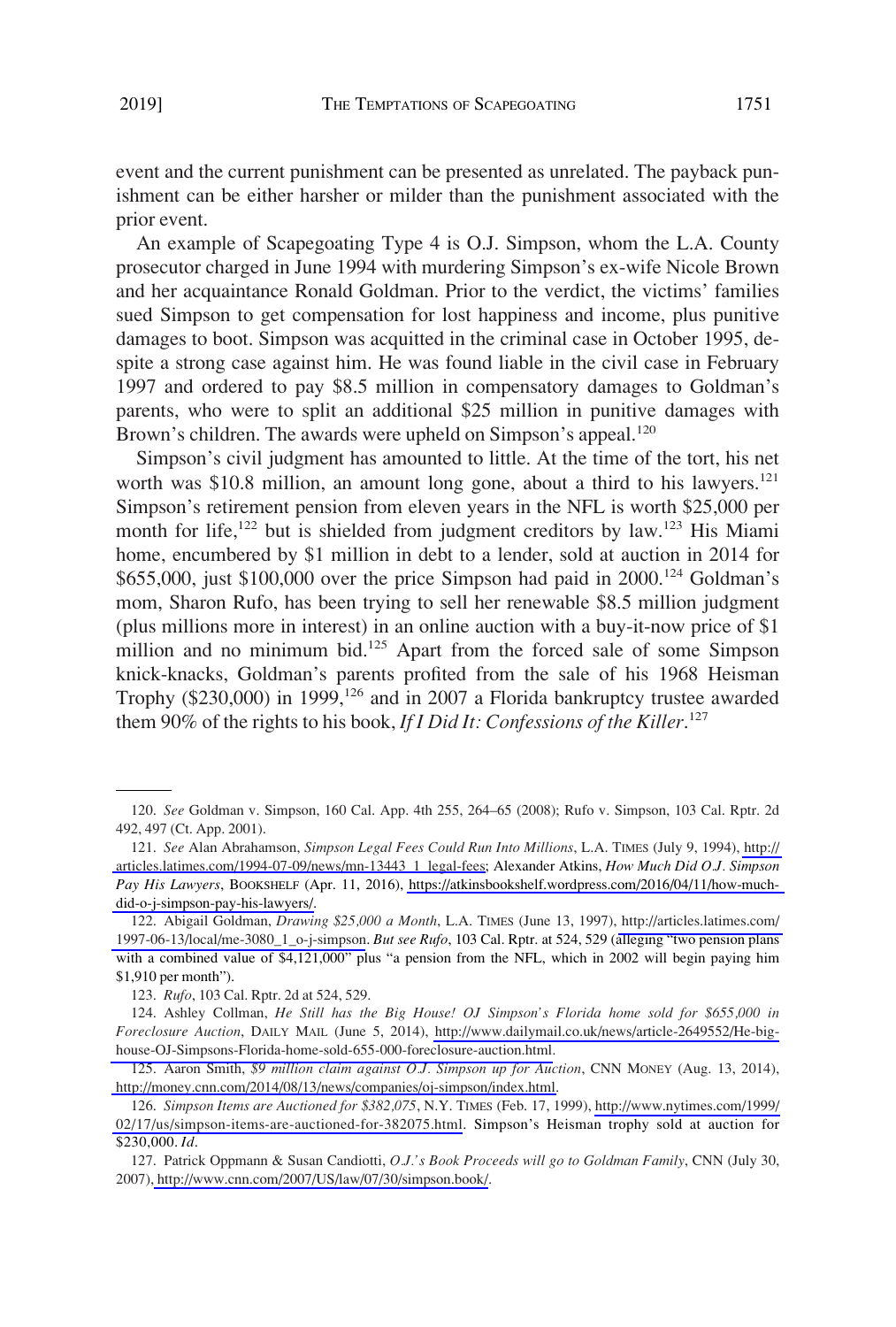Simpson's dramas old and new began when, on March 3, 1991, LAPD officers Koon, Wind, Powell, and Briseno were videotaped beating a black man by the name of Rodney King. Though the brutal video provided clear evidence of their guilt of using excessive force and assault with a deadly weapon, a Ventura County jury acquitted all four defendants on April 29, 1992.<sup>128</sup> The conduct of the LAPD in King's case, combined with the apparent racism displayed by Detective Mark Fuhrman in Simpson's case, led at least one juror to look the other way when sitting in judgment of accused murderer Simpson.<sup>129</sup>

On September 13, 2007, as the battle over his non-exempt assets dragged on, an intoxicated Simpson hatched a raggedy plan with six cronies to recover items of personal property that he suspected his agent, Mike Gilbert, had stolen from him. Simpson and five others lured two memorabilia dealers (Fromong and Beardsley) to the Vegas Palace Station hotel room of yet another (Riccio). After the first to enter (Stewart) shoved Fromong into a chair, another (Alexander) revealed a gun in his waistband, while a third (McClinton) waived a gun around, as two others (Cashmore and Ehrlich) stuffed goods, some of which were Simpson's, into pillowcases.<sup>130</sup> Riccio, an auctioneer with an impressive criminal history, went on to sell his tape-recordings of the event to tabloids and testify with immunity against the other six.<sup>131</sup> The guilty pleas of Alexander, McClinton, Cashmore, and Ehrlich got them probation.<sup>132</sup>

On October 3, 2008, Simpson and Stewart were convicted by a jury, who managed to bloat the caper into one misdemeanor (conspiracy to commit burglary)<sup>133</sup> and eleven manifestly overlapping felonies: one count each of conspiracy to commit kidnapping, conspiracy to commit robbery, and burglary while in possession of a deadly weapon; plus two counts each of first-degree kidnapping with use of a deadly weapon, robbery with use of a deadly weapon, assault with a deadly weapon, and coercion with use of a deadly weapon.<sup>134</sup>

On December 5, 2008, after dismissing the coercion counts as redundant to the kidnapping,<sup>135</sup> Judge Jackie Glass gave both Simpson and Stewart thirty-three year

<sup>128.</sup> *See* Koon v. United States, 518 U.S. 81, 87–88 (1996). The jury hung on one count of assault as to Koon. *See id*.

*See* Taylor Lewis, *O.J. Simpson's Not-Guilty Verdict was 'Payback' for Rodney King, says Juror*, 129. ESSENCE (June 17, 2016), [https://www.essence.com/2016/06/17/oj-simpson-not-guilty-verdict-payback-rodney](https://www.essence.com/2016/06/17/oj-simpson-not-guilty-verdict-payback-rodney-king)[king;](https://www.essence.com/2016/06/17/oj-simpson-not-guilty-verdict-payback-rodney-king) *see also* Ta-Nehisi Coates, *What O.J. Simpson Means to Me*, ATLANTIC (Oct. 2016), [https://www.](https://www.theatlantic.com/magazine/archive/2016/10/what-o-j-simpson-means-to-me/497570/)  [theatlantic.com/magazine/archive/2016/10/what-o-j-simpson-means-to-me/497570/.](https://www.theatlantic.com/magazine/archive/2016/10/what-o-j-simpson-means-to-me/497570/)

<sup>130.</sup> *See* State v. Simpson, No. 07C237890-4, 2013 WL 6237199, at \*2–6 (Nev. Dist. Ct. Nov. 26, 2013).

*See* Scott Glover, *Auctioneer Has a History of Felonies*, L.A. TIMES (Sept. 19, 2007), [http://articles.](http://articles.latimes.com/2007/sep/19/nation/na-riccio19) 131. [latimes.com/2007/sep/19/nation/na-riccio19](http://articles.latimes.com/2007/sep/19/nation/na-riccio19).

<sup>132.</sup> *See Simpson*, 2013 WL 6237199, at \*6–7.

<sup>133.</sup> *See* Respondent's Answering Brief at 18, Stewart v. State, No. 53100 (Nev. Oct. 16, 2009), 2009 WL 6482744 at \*18 ("In this case, the State presented ample evidence proving Stewart participated in a conspiracy to commit burglary, coercion, assault, kidnapping, and robbery.").

<sup>134.</sup> *See* State v. Simpson, No. C237890, 2008 WL 5129099, at \*1 (Nev. Dist. Ct. 2008).

<sup>135.</sup> *See Simpson*, 2013 WL 6237199, at \*7.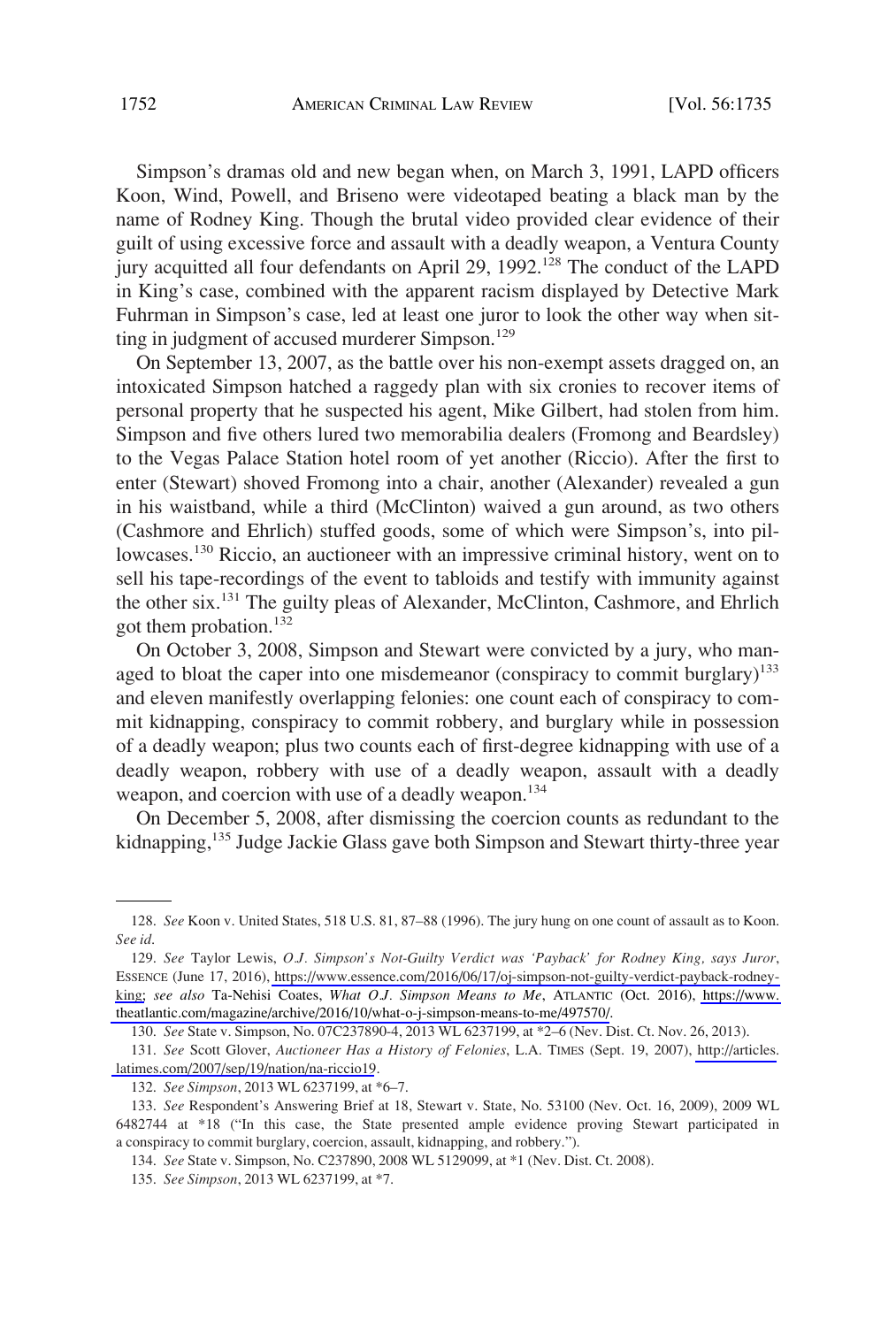sentences.<sup>136</sup> Stewart served twenty-seven months before winning an appeal for having been prejudiced by being jointly tried with a character like Simpson.<sup>137</sup> Rather than face re-trial, Stewart agreed to nine months' house arrest.<sup>138</sup>

Thereafter, Simpson argued that because his lead attorney, Yale Galanter, had advised that forcible retrieval of one's own property cannot be robbery, talk of a guilty plea never came up.<sup>139</sup> In other jurisdictions,<sup>140</sup> including Galanter's home state of Florida,<sup>141</sup> Galanter's notion about the elements of robbery would be correct, but not in Nevada. Simpson also argued that upon learning that even the two gun-wielders in the heist were given probation, he pressed his lawyers for like treatment.142 According to prosecutor David Roger, no pre-trial offer was forthcoming because Galanter had told him that Simpson insisted on probation, a dealkiller for Roger.<sup>143</sup> During trial, Simpson's local counsel, Gabriel Grasso, fielded an offer of two to five years on a single count of robbery.144 Galanter was not in chambers to hear the offer, but did recall a break in the hallway when Simpson said he would accept no more than a year.<sup>145</sup> Roger also recalls making Galanter a midtrial offer of thirty months, but it was tied to an identical offer being accepted by Stewart, who turned it down.<sup>146</sup>

Simpson's seven years of post-conviction challenges to what I previously described as "manifestly overlapping felonies" went nowhere, whether couched in the constitutional ban on double jeopardy or Nevada's (now defunct) ban on redundant punishments.<sup>147</sup> In acts of judicial jiu-jitsu, Nevada courts deemed the luring of Fromong and Beardsley to Riccio's hotel room two counts of kidnapping, aggravated by use of a gun that played no actual role in the luring.<sup>148</sup> To cut off the assaults from the robberies and kidnappings, preventing the charges from being "the same offense" in double-jeopardy terms, the Nevada high court characterized holding the victims at gunpoint *after* the pillowcases were full as a *separate* armed assault.<sup>149</sup> Despite another case in which a Nevada federal court found such a

142. *See Simpson*, 2013 WL 6237199, at \*23.

<sup>136.</sup> *See id*. at \*7–8 (listing sentences).

*See* Stewart v. State, No. 53100, 2010 WL 4226456, at \*1–3 (Nev. Oct. 22, 2010); *see also* Dan Whitcomb, 137. *O.J. Simpson Co-defendant Freed from Prison in Deal*, REUTERS (Jan. 4, 2011), [https://www.reuters.com/article/us](https://www.reuters.com/article/us-simpson-codefendant/o-j-simpson-co-defendant-freed-from-prison-in-deal-idUSTRE70404P20110105)[simpson-codefendant/o-j-simpson-co-defendant-freed-from-prison-in-deal-idUSTRE70404P20110105](https://www.reuters.com/article/us-simpson-codefendant/o-j-simpson-co-defendant-freed-from-prison-in-deal-idUSTRE70404P20110105).

<sup>138.</sup> *See* Whitcomb, *supra* note 137.

<sup>139.</sup> *Simpson*, 2013 WL 6237199, at \*15.

<sup>140.</sup> *See, e.g*., People v. Tufunga, 987 P.2d 168, 181 (Cal. 1999).

<sup>141.</sup> *See* Thomas v. State, 584 So.2d 1022, 1023 (Fla. Dist. Ct. App. 1991).

<sup>143.</sup> *Id*. at \*15.

<sup>144.</sup> *Id*. at \*23.

<sup>145.</sup> *Id*.

<sup>146.</sup> *Id*. at \*22–24.

<sup>147.</sup> *See, e.g*., Simpson v. State, No. 64529, 2015 WL 5311109, at \*4 (Nev. Sept. 10, 2015); *Simpson*, 2013 WL 6237199 at \*7–8, \*24–35.

<sup>148.</sup> *Simpson*, 2013 WL 6237199, at \*31.

<sup>149.</sup> *See* Simpson v. State, No. 53080, 2010 WL 4226452, at \*9 n.3, \*9–10 (Nev. Oct. 22, 2010); *Simpson*, 2013 WL 6237199, at \*7.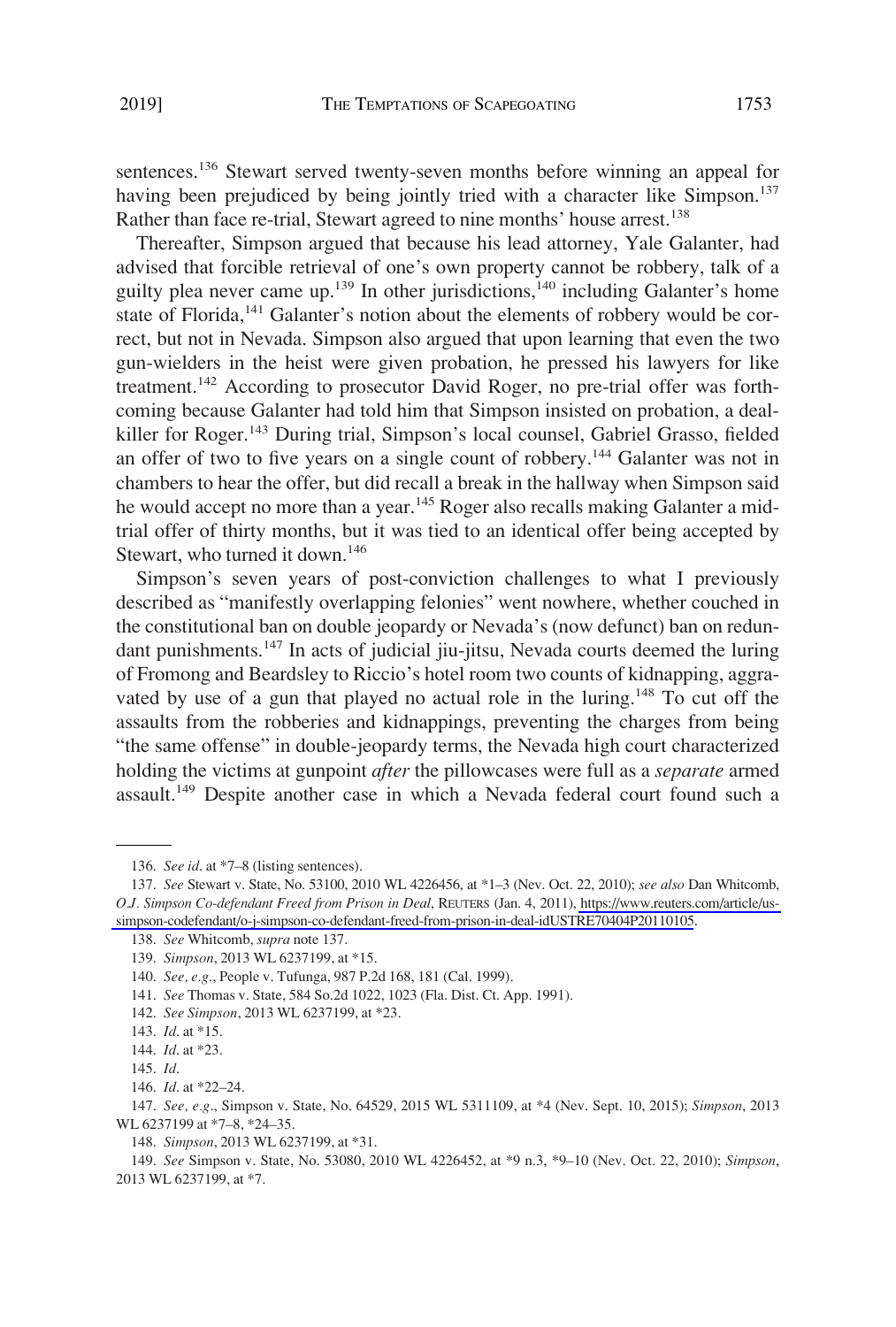move to be an unlawful instance of double-counting,<sup>150</sup> the Nevada Supreme Court found that Galanter's failure to cite the federal case was insufficient to count as constitutionally ineffective assistance of counsel because the favorable case was merely persuasive, not controlling.<sup>151</sup>

To be sure, leaving Simpson's long sentence intact was facilitated by the deferential standards of review that pervade criminal law in and out of Nevada.<sup>152</sup> But it certainly was not dictated by them: Nevada law gave Judge Glass discretion to structure the sentences to all run concurrently.<sup>153</sup> But she did not.<sup>154</sup>

To impose and let stand the thirty-three-year term took a conviction apparatus bent on scapegoating Simpson.<sup>155</sup> Indeed, it was game-on from the opening argument, when D.A. Chris Owens reminded jurors of Simpson's adverse tort judgment, which Owens said made Simpson desperate enough to rob back his property in Nevada to avoid the California post-judgment remedies on which Fred Goldman was relying.<sup>156</sup> This too, from Judge Glass at Simpson's sentencing:

And when I first started this trial and I talked to the jury when we had the whole panel in, I stated to the group that if this was—if they were here because they wanted to punish Mr. Simpson for what happened previously, then this was not the case for them. And I meant that. As the judge in this case, I'm not here to sentence Mr. Simpson for what has happened in his life previously in the criminal justice system.<sup>157</sup>

<sup>150.</sup> Hymon v. Williams, No. 2:09-cv-1124-RLH-LRL, 2011 WL 941065, at \*6 (D. Nev. Mar. 15, 2011) (reversing conviction of assault with use of a deadly weapon as a lesser-included offense of robbery with use of a deadly weapon).

<sup>151.</sup> *See Simpson*, 2015 WL 5311109, at \*4; *Simpson*, 2013 WL 6237199, at \*27–28.

<sup>152.</sup> *See* Robert Anderson IV, *Law, Fact, and Discretion in the Federal Courts: An Empirical Study*, 2012 UTAH L. REV. 1, 24, 43 (2012) (noting that deferential standards of review "are associated with a decrease in the probability of a 'Reverse' outcome at the appellate level").

<sup>153.</sup> NEV. REV. STAT. ANN. § 176.035(1) (West 2014).

*Cf*. Linda Deutsch, *O.J. Simpson Sentenced to 33 Years*, WASH. POST (Dec. 6, 2008), [http://www.](http://www.washingtonpost.com/wp-dyn/content/article/2008/12/05/AR2008120503321.html) 154. [washingtonpost.com/wp-dyn/content/article/2008/12/05/AR2008120503321.html](http://www.washingtonpost.com/wp-dyn/content/article/2008/12/05/AR2008120503321.html) ("Glass, known for tough sentences, imposed such a complex series of consecutive and concurrent sentences that even many lawyers watching the case were confused as to how much time Simpson got.").

<sup>155.</sup> *Cf*. John C. Meringolo, *The Media, the Jury, and the High Profile Defendant: A Defense Perspective on the Media Circus*, 55 N.Y. L. SCH. L. REV. 981, 992 (2011) ("[Simpson's] later conviction on unrelated robbery and kidnapping charges in 2008 may have been tainted by the perception ... that he had escaped a justly deserved punishment for the murders of Nicole Brown Simpson and Ronald Goldman thirteen years earlier.").

*Prosecutor Reminds Jurors of O.J.'s Past*, NBC NEWS (Sept. 15, 2008), [http://www.nbcnews.com/id/](http://www.nbcnews.com/id/26722627/ns/us_news-crime_and_courts/t/prosecutor-reminds-jurors-ojs-past/#.WmThy62ZMdU)  156. [26722627/ns/us\\_news-crime\\_and\\_courts/t/prosecutor-reminds-jurors-ojs-past/#.WmThy62ZMdU.](http://www.nbcnews.com/id/26722627/ns/us_news-crime_and_courts/t/prosecutor-reminds-jurors-ojs-past/#.WmThy62ZMdU)

<sup>157.</sup>  *Judge's Statement at O.J. Simpson Sentencing*, SAN DIEGO UNION-TRIBUNE (Dec. 5, 2008), [http://www.](http://www.sandiegouniontribune.com/sdut-oj-simpson-judge-statement-120508-2008dec05-story.html)  [sandiegouniontribune.com/sdut-oj-simpson-judge-statement-120508-2008dec05-story.html](http://www.sandiegouniontribune.com/sdut-oj-simpson-judge-statement-120508-2008dec05-story.html) (transcript of Judge Glass's sentencing statement).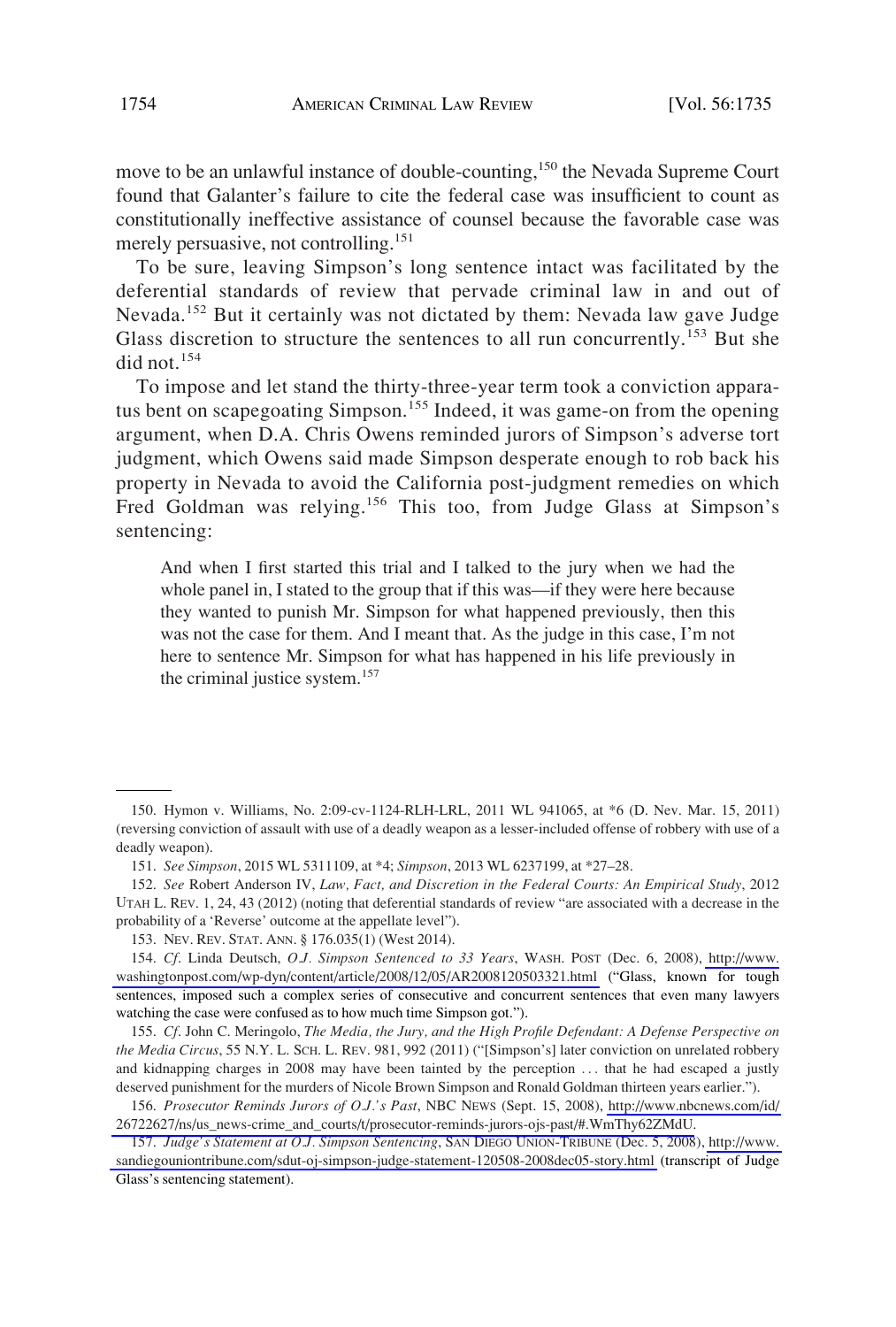Glass later swore that pronouncing Simpson's judgment on October 3, 2008 the 13th anniversary of his infamous acquittal—was, after a three-week trial, pure coincidence.<sup>158</sup>

Courts have acknowledged the widely held perception that Simpson got away with murder.<sup>159</sup> That Judge Glass threw the book at Simpson as a tit-for-tat scapegoating gesture is not a secret, dug up only by the likes of *NPR* and *Huffington*  Post (though dig it up they did).<sup>160</sup> The retaliatory nature of this second Simpson prosecution, conviction, and punishment was a widespread rumor among sources both peculiar and mainstream: rebutted by Judge Glass to Howard Stern, and floated by, among others, respected legal journalist Jeffrey Toobin.<sup>161</sup> Within two years of Simpson's sentencing hearing, Judge Glass, a former TV news reporter, had theatricalized the memorabilia heist to the point that she left the bench to star in a short-lived reality show, *Swift Justice*, where she replaced Nancy Grace.<sup>162</sup>

Most importantly, Glass was sure that Simpson's thirty-three-year sentence was lawful.<sup>163</sup> Let us assume, *arguendo*, that it was. We can say the same of patsies like Oswald, Slovik, and drug mules who are guilty enough, but are asked to bear alone what others should at a minimum share. This is a chance for us to loop back to the introduction to this Article, where the offender-centered view of punishment emphasized equality and denounced using offenders for the pursuit of even the worthiest penal causes. Consider, for a moment, the argument that what matters most in justifying a death sentence is whether the defendant committed a death-eligible offense, not whether *other* death-eligible defendants received death sentences themselves.164 But how other death-eligible defendants were treated is *precisely*  the point: just ask Eddie Slovik, whose special treatment among double-deserters

<sup>158.</sup> Judge in O.J. Simpson Robbery Trial Tells Stern Show Her Ruling Had Nothing to Do with His Murder *Acquittal*, HOWARD STERN (Mar. 14, 2017), [https://www.howardstern.com/show/2017/3/14/judge-oj-simpson](https://www.howardstern.com/show/2017/3/14/judge-oj-simpson-robbery-trial-tells-stern-show-her-ruling-had-nothing-do-his-murder-acquittal/)[robbery-trial-tells-stern-show-her-ruling-had-nothing-do-his-murder-acquittal/](https://www.howardstern.com/show/2017/3/14/judge-oj-simpson-robbery-trial-tells-stern-show-her-ruling-had-nothing-do-his-murder-acquittal/).

<sup>159.</sup> See United States v. Lentz, 58 F. App'x 961, 966 (4th Cir. 2003) ("[A] reference to O.J. Simpson is modern-day shorthand for suggesting that someone has gotten away with murder."). In Stewart's appeal on his motion to sever his trial from Simpson's, the Nevada Supreme Court noted that "[d]espite Simpson's acquittal, opinion polls show that the majority of Americans continue to believe he murdered his ex-wife and her friend." Stewart v. State, No. 53100, 2010 WL 4226456, at \*2 n.2 (Nev. Oct. 22, 2010).

*See* Alex Cohen & Ted Robbins, *O.J. Sentenced to Minimum 9 Years*, NPR (Dec. 5, 2008), [https://www.](https://www.npr.org/templates/story/story.php?storyId=97855530) 160. [npr.org/templates/story/story.php?storyId=97855530;](https://www.npr.org/templates/story/story.php?storyId=97855530) Earl Ofari Hutchinson, *More than a Sentence for O.J. Simpson*, HUFFPOST: THE BLOG (Dec. 4, 2008), [https://www.huffingtonpost.com/earl-ofari-hutchinson/more](https://www.huffingtonpost.com/earl-ofari-hutchinson/more-than-a-sentence-for_b_148418.html)[than-a-sentence-for\\_b\\_148418.html](https://www.huffingtonpost.com/earl-ofari-hutchinson/more-than-a-sentence-for_b_148418.html).

<sup>161.</sup> Judge in O.J. Simpson Robbery Trial Tells Stern Show Her Ruling Had Nothing to Do with His Murder *Acquittal*, *supra* note 158; Jason Guerrasio, *Legal Expert Jeffrey Toobin: O.J. Simpson Should Note Be In Prison Right Now*, BUSINESS INSIDER (June 10, 2016), [https://www.businessinsider.com/jeffrey-toobin-oj-simpson](https://www.businessinsider.com/jeffrey-toobin-oj-simpson-should-not-be-in-prison-2016-6)[should-not-be-in-prison-2016-6.](https://www.businessinsider.com/jeffrey-toobin-oj-simpson-should-not-be-in-prison-2016-6)

<sup>162.</sup> *Judge Glass Leaving Las Vegas*, 19 NEV. LAW. 40, 41 (Aug. 2011).

*See* Steve Friess, *After Apologies, Simpson is Sentenced to at Least 9 Years for Armed Robbery*, N.Y. 163. TIMES (Dec. 5, 2008), [http://www.nytimes.com/2008/12/06/us/06simpson.html;](http://www.nytimes.com/2008/12/06/us/06simpson.html) *see also Judge's Statement at O.J. Simpson Sentencing*, *supra* note 157.

<sup>164.</sup> *See, e.g*., Dora W. Klein, *Categorical Exclusions from Capital Punishment*, 72 BROOK. L. REV. 1211, 1240 n.127 (2007).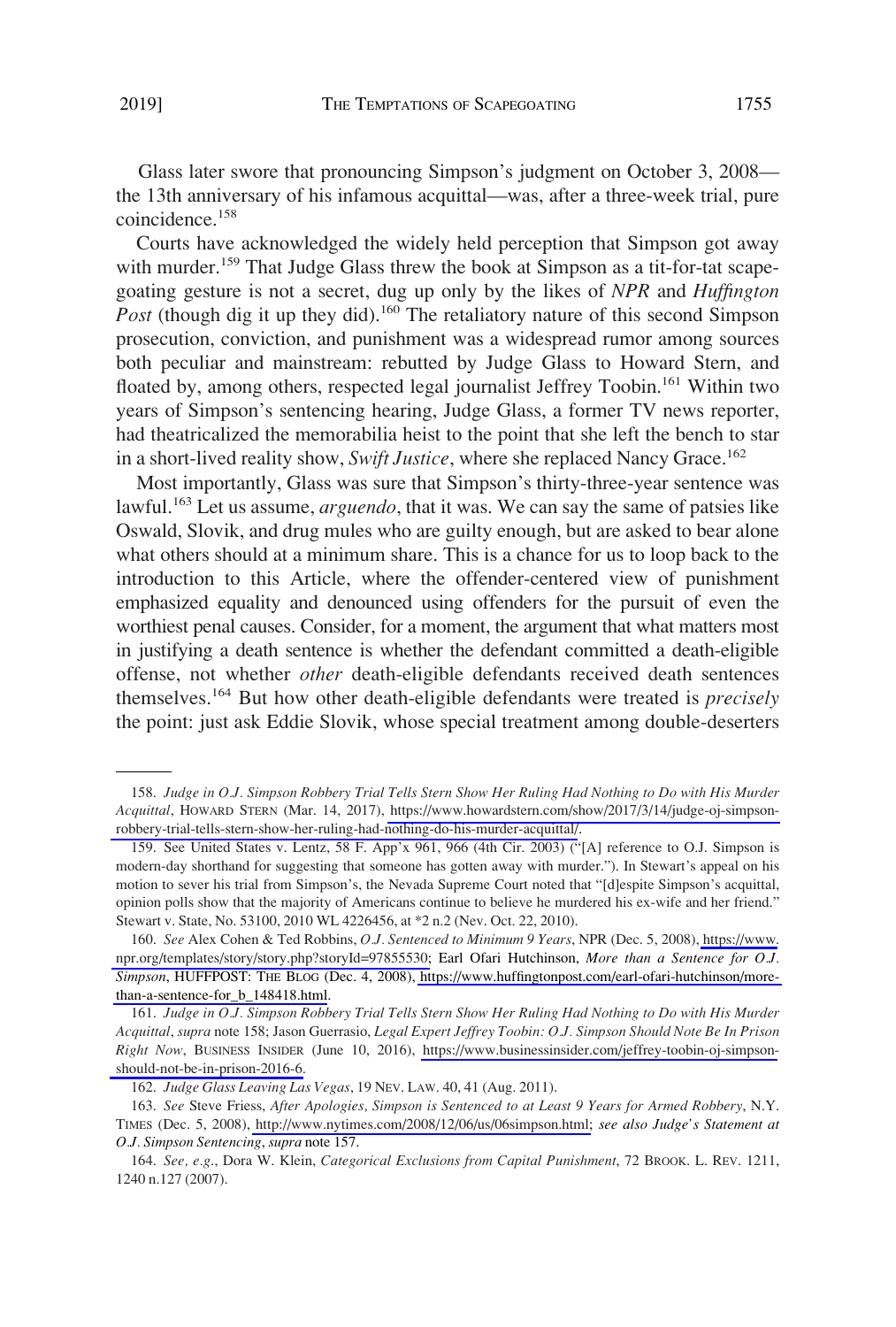no doubt shocks the conscience. One cannot "negate the negation," i.e., cancel out crime through punishment, here and there, now and then, not without subordinating equality.

Without more, Simpson's eligibility for thirty-three years does not justify the sentence except in the most superficial sense. That he can be said to have earned such a sentence by somehow committing eleven felonies in one transaction can pass for argument only when considered in light of the treatment of other similarly situated offenders. How many offenders who stole personal property by like methods would be punished for *eleven* felonies? Simpson, who had *no* priors, served the statutorily required nine-year minimum of the thirty-three before being paroled from Lovelock Correctional Center on October 1, 2017 at age seventy.<sup>165</sup> For what it is worth, I had a client who pistol-whipped three drug dealers in their apartment, took their cash, and got sentenced to eight years (and will serve no more than six), despite a considerable criminal history.166 The lesson of O.J. Simpson, Part II? If humans are ends in themselves, the avoidance of even the appearance of scapegoating is a worthy objective, despite the temptation to believe in the comeuppance as an equally worthy objective.

## **CONCLUSION**

I recently represented a juvenile (Hector H.) whose friend stole an old Toyota Camry, then picked up my client before crashing the car in a ditch. After six kids jumped out and ran, a witness identified Hector as a back-seat passenger. Knowing the car was stolen when he hopped in (the ignition was dangling at the driver's knee), but neither encouraging nor assisting the taking or driving, Hector was charged with knowing receipt of stolen property. Specifically, he copped to (constructive) "possession" of the car, an element of the offense. When the prosecutor asked the court to order Hector to pay the owner \$8,000 for damage to the Camry, trial counsel insisted Hector had not caused even eight cents in damage. Discussing only bluebook value, the court ordered the juvenile to pay \$1,690 in restitution to the owner.

Affirming in an opinion that might mystify any first-year student of torts, the California Court of Appeal said only that Hector, though uninvolved in stealing the car, "enjoyed the benefits of its use, relinquishing it only after it was damaged to the extent of being unusable."167 Plus, the court went on, his "presence in the vehicle made the crash more likely to occur."168 As to how Hector exerted such causal influence over the crash, the court did not say.

*OJ Simpson Released on Parole from Nevada Jail*, BBC NEWS (Oct. 1, 2017), [http://www.bbc.com/](http://www.bbc.com/news/world-us-canada-41458911) 165. [news/world-us-canada-41458911](http://www.bbc.com/news/world-us-canada-41458911) .

<sup>166.</sup> People v. Antonio, 10 Cal. App. 5th 1064, 1066–67 (2017).

<sup>167.</sup> In re Hector H., No. D070373, 2017 WL 2644678, at \*9 (Cal. Ct. App. 2017).

<sup>168.</sup> *Id*.